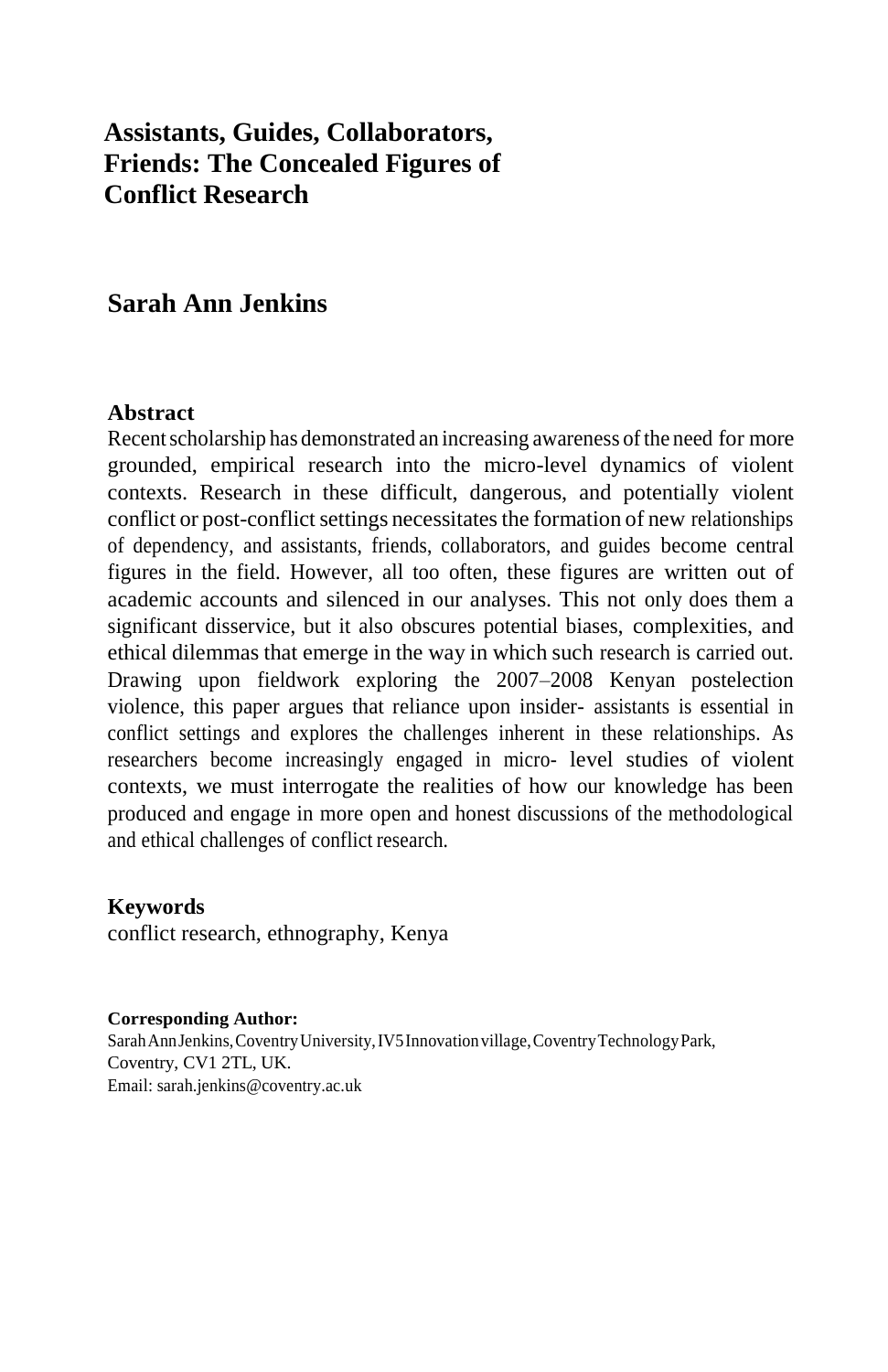## **Introduction**

A few years ago, at a workshop addressing the challenges of conducting fieldwork in difficult and dangerous settings, I was struck by the marked absence of any discussion of research assistants. Their role was dutifully glossed over by my fellow presenters and, in response to my own "confession" that research assistants and the web of social relations in which I was embedded in the field had played a significant role in producing my ethnographic knowledge, one colleague half-jokingly suggested I "be less honest." This reluctance to acknowledge local fieldworkers' influence over research is far from unusual in academic writing, and there is a distinct unwillingness to admit that we do in fact rely on others in the field to help produce our knowledge (Malony and Daniel Hammett 2007, p. 293). In the past there has been very little attention afforded to the various actors who play a role in field research,<sup>1</sup> and it is only in more recent scholarship that there has been any concerted effort to engage in some form of dialogue interrogating research assistants'involvement.<sup>2</sup>For the most part, these figures remain "suspiciously absent" from academic accounts (Barley 1983). The impetus to obscure the influence of others over our fieldwork is arguably embedded in the resilient traditions of field research. To admit the need to rely on others is equated with a lack of proficiency, ability, and skill. To concede that others have (re)shaped our carefully configured research designs and mediated our interactions is to confess to "compromised" or "polluted" data (Cons 2014, 376). This is despite the fact that unambiguous individuality in fieldwork islargely an illusion, and almost certain to be converse to most researchers' experience. As Barley sardonically notes in reference to linguistic capability inparticular,

The conventional myth seeks to depict the battle-scarred anthropologist as a lone figure wandering into a village, settling in and "picking up the language" in a couple of months. . . . Never mind that this is contrary to all known linguistic experience. (Barley 1983, 44)

These tenets must be urgently reconsidered, particularly given the fact that more and more research is being carried out in difficult, dangerous, and potentially violent settings,<sup>3</sup> where collaboration and reliance upon local fieldworkers is essential not only for gaining access and building trust but also for ensuring safety and security. Indeed, in an important article, Hoffman and Tarawalley draw attention to the limits of the ideal of marginality in conflict research. They argue that those who are more central to the context or activity under study—rather than those who enjoy a certain critical distance from the context—are often far better positioned to help navigate the research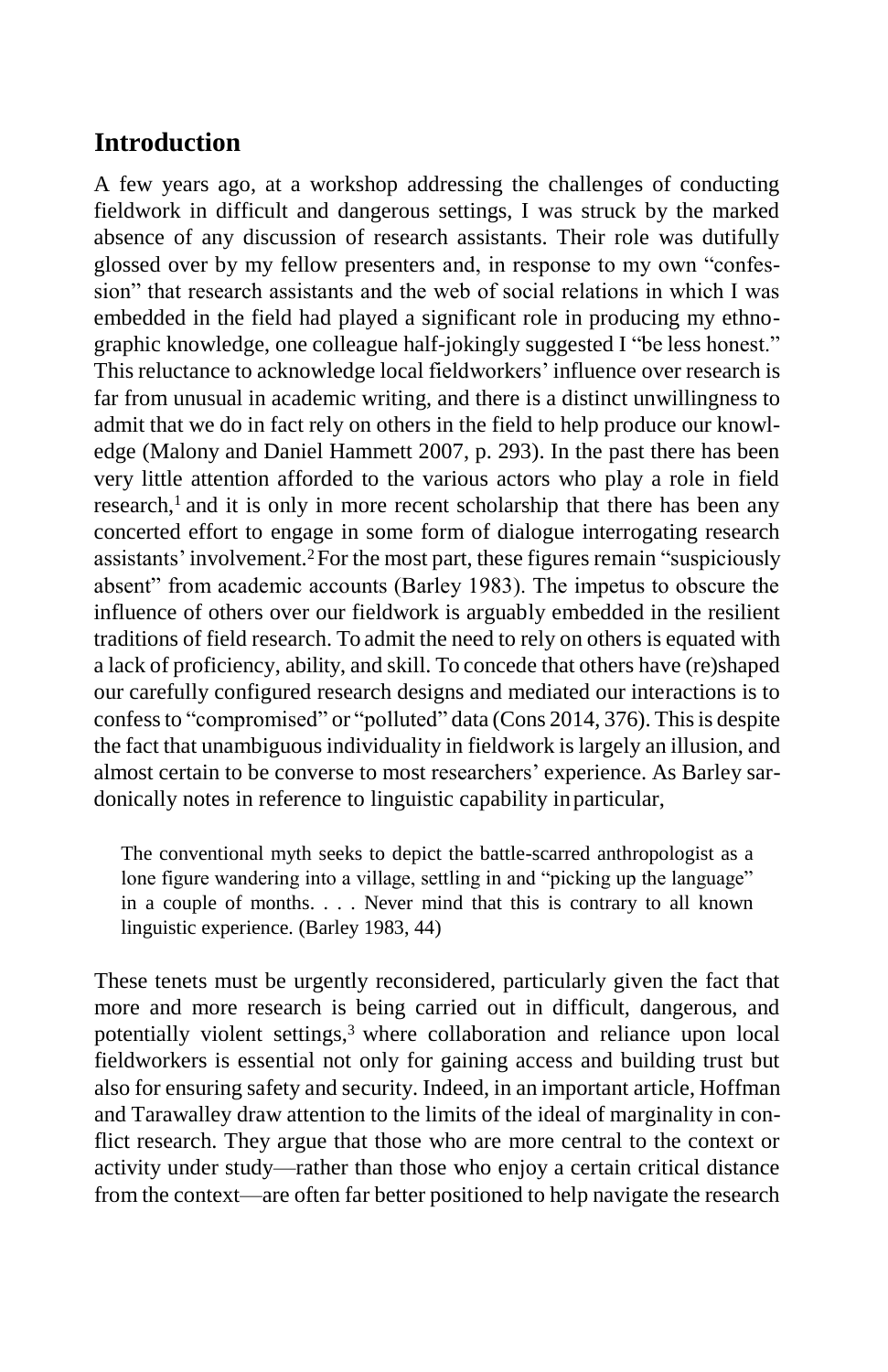setting (Hoffman and Tarawalley 2014). Nevertheless, these "frontline collaborations" bring with them certain ethical and methodological challenges that undoubtedly shape the information that is gathered, and, as the authors suggest, "the real . . . pitfall would be to exclude the realities of access in these situations from the finished ethnographic text" (Hoffman and Tarawalley 2014, 302).

This article, then, builds upon these important insights. It further explores the role local assistants, guides, collaborators, and friends play in conflict research, and it extends the argument by situating these figures within the reflexive process. Since the late 1980s, scholars have been increasingly concerned with the importance of researcher positionality and subjectivity in the construction of ethnographic knowledge, recognizing that the researcher's presence, identity, and emotionality can influence the story that is told. However, those with whom we work and associate in the field also play a significant role in this construction; they too must be considered in a reflexive approach. Their presence shapes who and what information is accessed, their biases affect the research process, and they can influence the researcher's perceptions of, and emotional entanglement, in the field. More than this, though, we seldom extend our reflexive engagements to an ethical interrogation of how our presence might disrupt the social setting and lives of those with whom we associate. Indeed, assistants' entanglement with researchers can affect the dynamics of their own social spheres and "transform [their] relationships with their 'home' in ambiguous and often troubling ways" (Middleton and Cons 2014b, 285). We must interrogate the realities of how our knowledge has been produced, who has been involved in its construction, in what ways, how this affects the stories we tell in our writing, and what ethical and methodological implications it might have for carrying out field research in difficult or dangerous settings. Thus, the article makes three key arguments: First, that the identity and social position of assistants not only shapes patterns of access—opening up some avenues, while closing off others—but also the stories participants tell. Second, that while insider-assistants are key figures in ensuring the safe progression of the research, their advice is influenced by the biases and prejudices of the conflict setting. This makes it very difficult for researchers to distinguish between legitimate security concerns and subjective judgments regarding the feasibility of research in certain areas or with particular groups. Finally, researchers must be more attuned to the ways in which their presence can disrupt the field and transform the social positions and relationships of those with whom they associate.

In this article, I reflect upon my own experiences of researching the local dynamics of ethnic violence in Kenya and I explore both the practical and ethical issues raised by my collaboration with a key research assistant and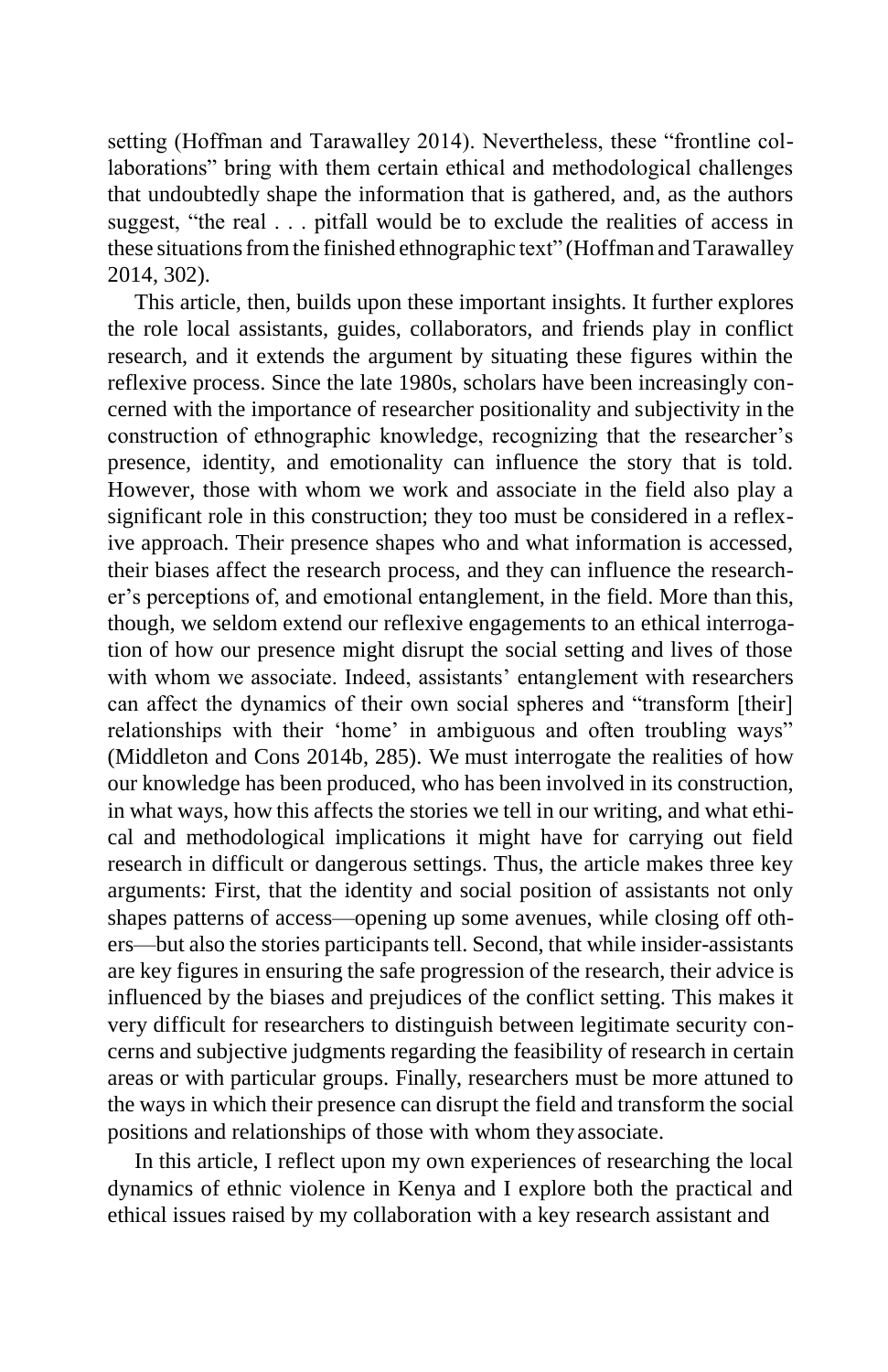sveral other local fieldworkers. The article provides a discusison of the possibilities and limitations, the opportunities and challenges, and the prospects and dilemmas that are inherent in the researcher-assistant relationship. It begins by examining the nature of local fieldworker rolesin my own research, before reflecting upon the ways in which these figures influenced the data gathered, particularly in terms of trust-building and access. It goes on to explore how assistants can shape researchers' perspectives of and approaches to the field, with a particular focus on safety and security, and concludes by examining how assistants' relationships with researchers can disrupt the dynamics of their own social position and setting. The researcher–assistant relationship is central to conflict research and should not be obscured from academic writing for fear of disciplinary censure; rather, it should become a central component of the reflexive process.

## **The Multifarious Roles of Hassan and Other Local Fieldworkers**

My PhD research sought to explore the micro-level dynamics of ethnic violence, to elucidate who participates in times of conflict, why, in what ways, and how this can be understood in the context of everyday social relations. Focusing upon the 2007–2008 postelection crisis in Kenya, I carried out narrative-style interviews and observed everyday life in the slums and periurban settlements of three Kenyan cities between October 2009 and August 2010. The research—already sensitive in nature by virtue of its interest in individual experiences of, and participation in, violence—was conducted in a delicate setting, less than two years after the cessation of violence, and amidst ongoing political reform efforts and transitional justice mechanisms. In order to negotiate this postconflict, deeply divided environment, I soon came to realize that the use of a research assistant and a number of other local fieldworkers was essential.

I had not intended to work with an "assistant" as such, nor did I anticipate the level of involvement this figure would come to occupy in the project. However, after being introduced to Hassan<sup>4</sup>—an unemployed Nubian youth from Nairobi's Kibera slum—and after having worked with him for a short while, I realized that he would be invaluable to facilitating the research. Hassan, like many of my interviewees, was an unemployed youth existing on the margins of society, engaging in various activities—both legal and not so legal—to make his daily bread. As a result of previous experience in illicit activities, he had a penchant for discretion and an uncanny ability either to avoid trouble or to talk his way out of it when it found him. He was both charming and astute, able to form friendships very quickly and to put people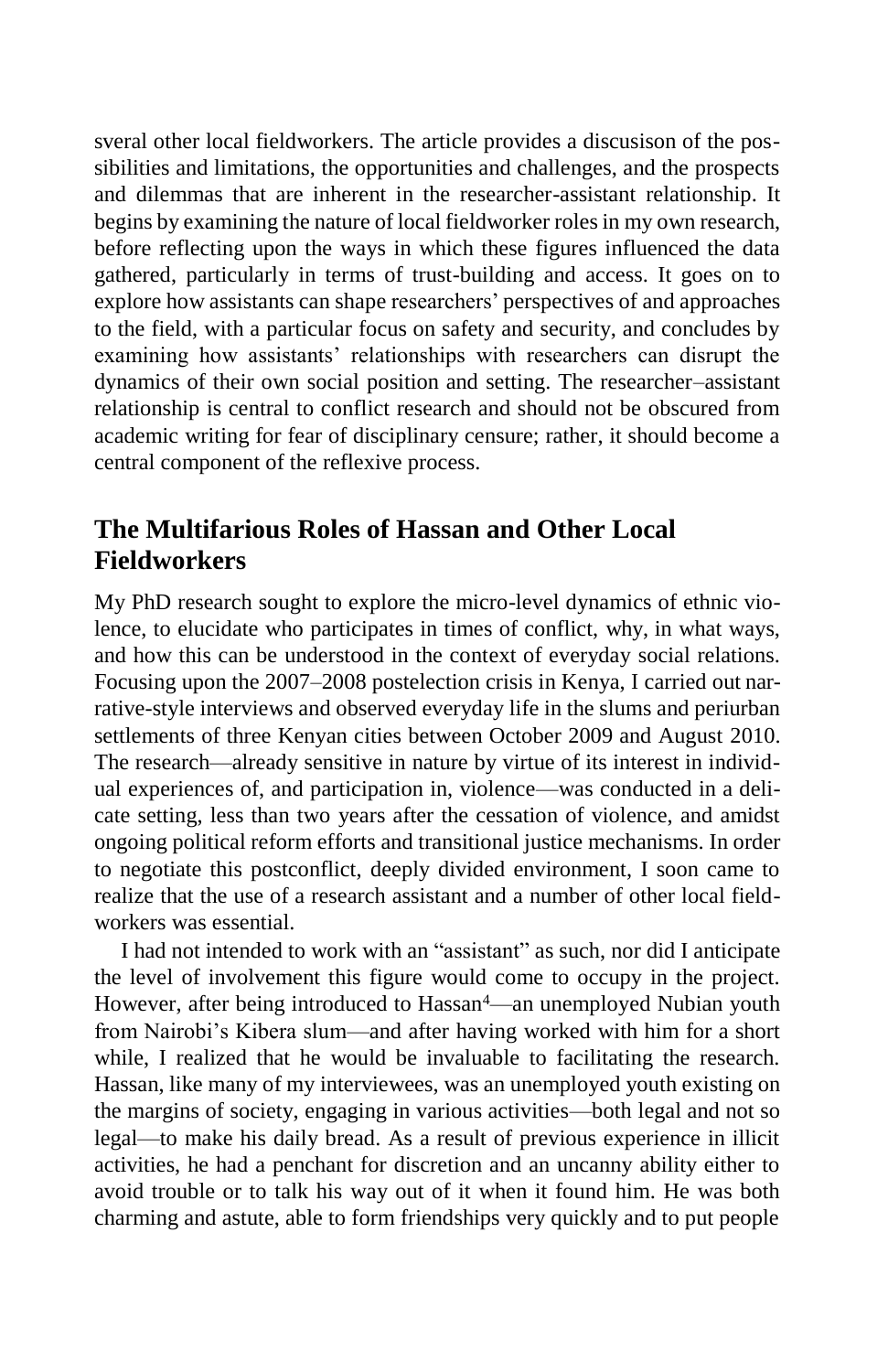in his company at ease. He was, at the same time, a stubborn, manipulative, and rather paranoid character who was highly suspicious of others, including myself at times. These aspects of his character made working with him both extremely easy and extremely difficult, and undoubtedly affected our approach to the field in both positive and negative ways.

After a few weeks of working with him, I offered Hassan a weekly salary and he became my almost constant companion. Initially, he acted as a guide and key informant in Kibera, showing me around the settlement and talking freely about ethnicity and politics in Kenya. His role became increasingly complex over time, however, as he began to traverse the spaces between assistant, guide, collaborator, and friend.<sup>5</sup> Not only did he manage the practicalities and logistics of the project, organizing travel and accommodation for field sites away from Nairobi, and recruiting local fieldworkers to help us navigate each area, but he also assumed a more collaborative role. He became increasingly involved in discussions over the design of the research, advising in issues relating to access and security; he began to act as a translator in interviews as we came to realize that respondents were able to offer far more detailed personal stories when they were able to speak in Swahili rather than English; he often took the lead in building up rapport with interviewees, his partial-insider status and his charming personality facilitating ease and openness of conversation; and he began to offer analytical input, asking occasional questions in interviews. We had frequent discussions about the progress of the research, talking about what was working and what was not, and, after reflecting upon these conversations, I frequently made alterations to the research design and implementation in response to changing contexts. More than this, though, Hassan became a close friend whose company I, for the most part, very much enjoyed, and who facilitated my integration into social networks both in Nairobi and upcountry.

In addition to working closely with Hassan, I employed a number of local fieldworkers for short periods of time to help us navigate the neighborhoods and small territories of each individual field site. While Hassan was regarded as an "insider" in that he himself participated in the postelection violence and was a resident of an urban slum, he was simultaneously an outsider beyond the confines of Kibera, unaware of local dynamics and contexts, and unable to carry the social capital necessary to build sufficient trust with communities directly in a short space of time. We thus recruited local fieldworkers in each neighborhood of each slum, ensuring that the fieldworker's ethnic identity and personality allowed for the mobilization of local residents. These fieldworkers also advised on issues of safety and security in the area; on occasion they would translate interviews that needed to be undertaken in the local vernacular language, and in some cases, they became a part of oursocial friendship networks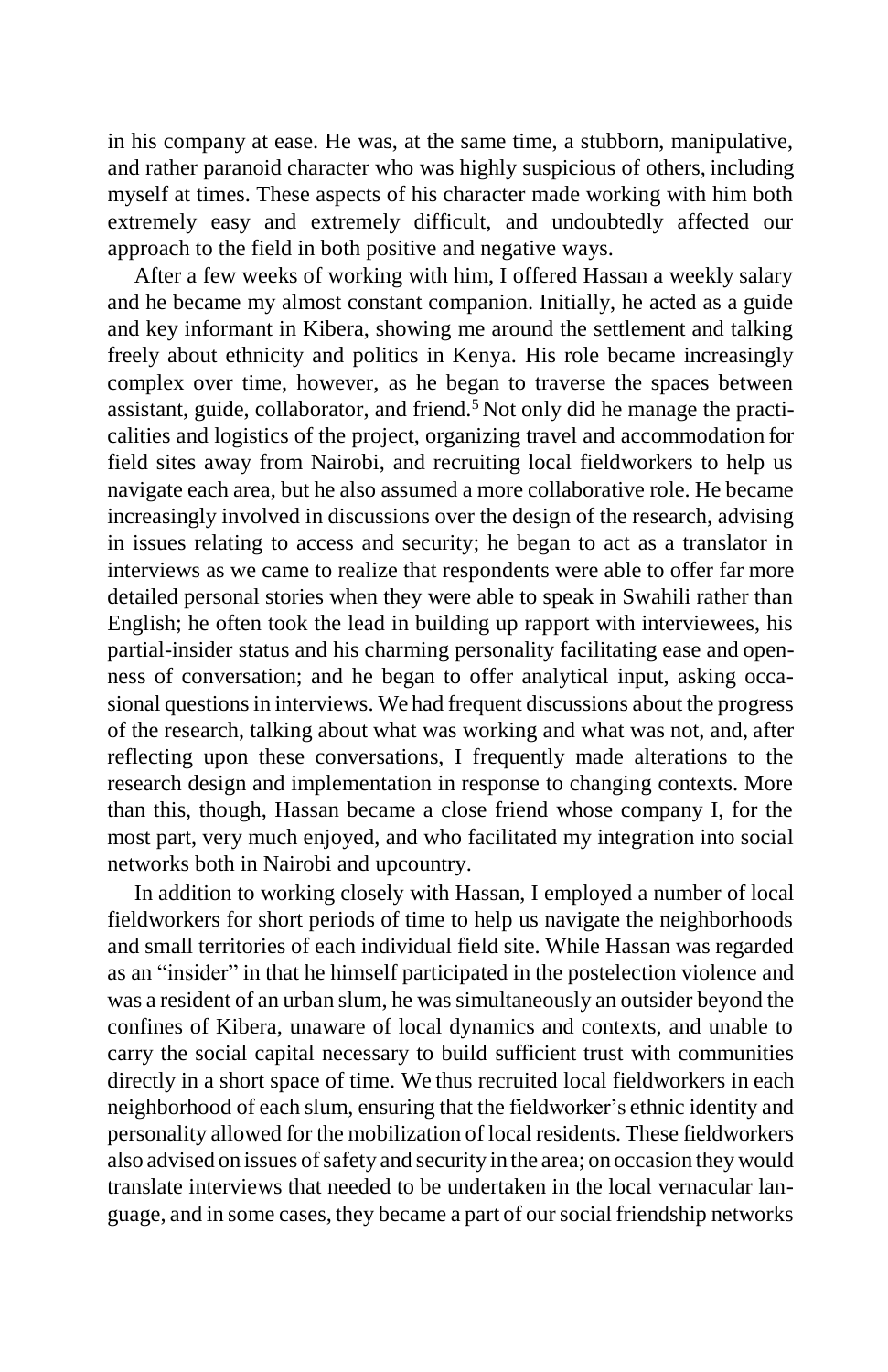in the area. As such, they too elude a clear and definitive label, operating variously as assistants, translators, guides, and friends. Thus, Hassan and other local fieldworkers took on multifarious roles, and their various involvements had significant effects upon the research. The data collected is as much a product of their interactions with and presence in the field, as it is mine.

### **Opening Windows, Closing Doors: Assistants, Access and Trust in Divided, Post-conflict Societies**

It is widely acknowledged that outsider researchers face greater challenges in terms of establishing trust and accessing the field than their insider counterparts. The latter are able to mobilize their preexisting social networks, have a greater proficiency in the language, and enjoy a more nuanced familiarity with the local social and political context (Smyth 2005, 17). All of this engenders quick and easy entry into the community and ensures that the researcher is seldom regarded with deep suspicion. The difficulties encountered by outsider researchers, on the other hand, while not limited to sensitive or difficult research, are certainly amplified by it. Questions are frequently raised concerning the researcher's identity and intent, and the suspicion with which they are often confronted can create serious problems.

In this section, I argue that through collaborative partnerships with local fieldworkers and assistants, these challenges can be navigated and managed, and that "the success of field researchers is determined in large part by their ability to develop trust with local counterparts" (Mertus 2009, 3). However, there are drawbacks to these partnerships; they can have negative effects on how the researcher is perceived, and they can, somewhat paradoxically, actually close down avenues of access and information in ways that are not always immediately apparent. Indeed, Berreman's seminal text *Behind Many Masks*—one of the first articles to address the use of field assistants—draws acute attention to thisissue.In hisresearch in a Himalayan village, Berreman's unscheduled transition from a Brahmin to a Muslim assistant opened up access to previously impenetrable low-caste communities and uncovered previously concealed information. However, this relationship simultaneously closed off his former access to high-caste groups (Berreman 2012). Thus, in order to reveal potential biases in our research, and to better understand the factors affecting the production of knowledge, it is important to reflect critically on the positionality of local fieldworkers and on how their involvement might influence the mobilization of participants and the stories they tell.

Many, if not most, scholars highlight the importance of trust in mobilizing research participants, and while some level of trust is essential in all disciplines,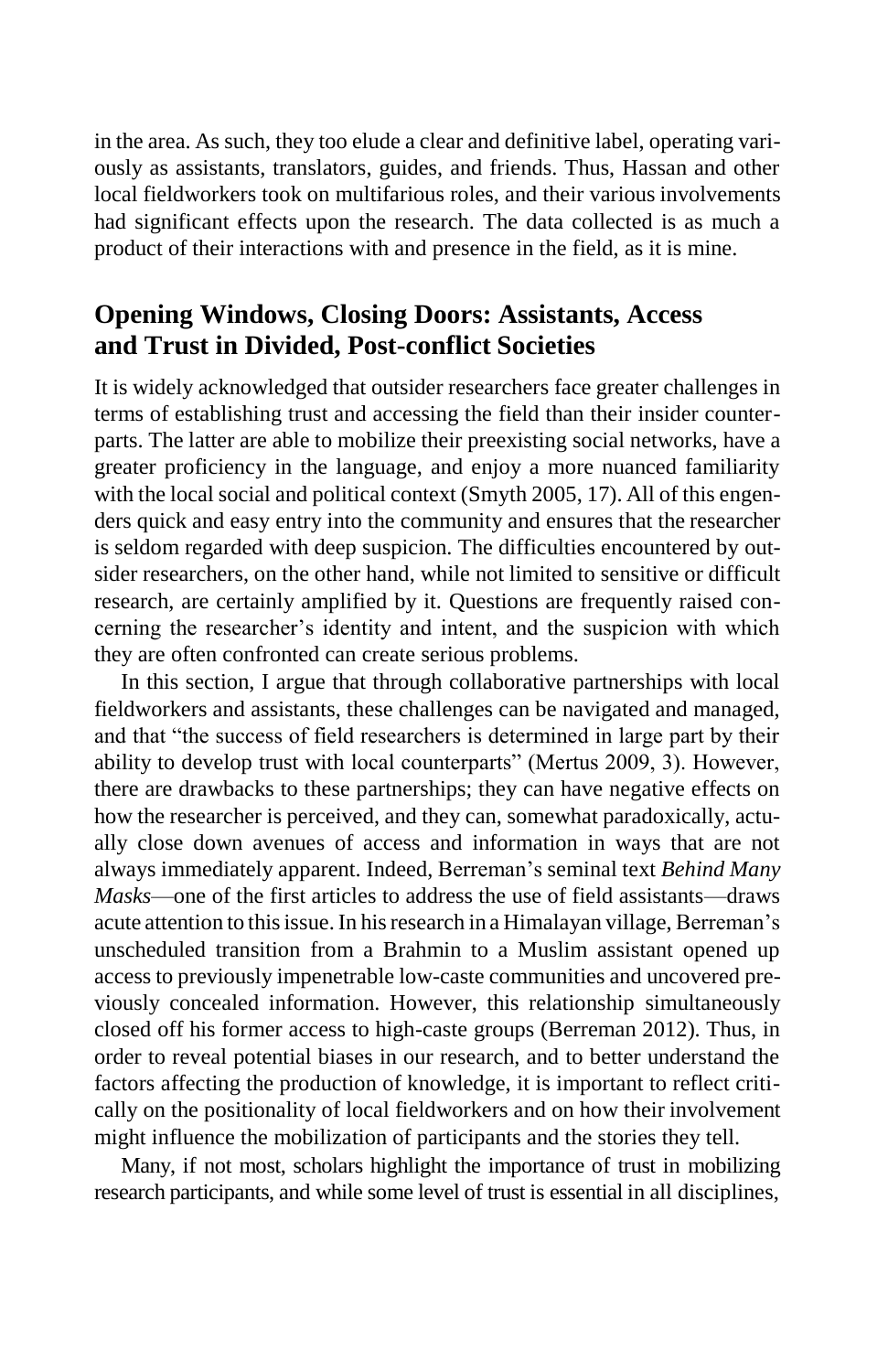its importance is further accentuated in sensitive or difficult settings. Studies of deviant behavior, from domestic violence to organized crime, institutional corruption to large-scale conflict, are often regarded with unease and suspicion by researched communities, and researchers frequently encounter the accusation that they are spies. Sluka suggests that "it is difficult to find an anthropologist who has done fieldwork who has not encountered this suspicion" (1995, 283), and it can have serious implications for the willingness of individuals to participate in the research. The somewhat unfortunate timing of my own fieldwork only served to inflame such rumors. Throughout the duration of my time in Kenya, the International Criminal Court (ICC) Chief Prosecutor, Luis Moreno Ocampo, was conducting investigations in the country and building a case against key figures suspected of organizing and funding the postelection violence. During this period, key steps toward the consolidation of a prosecution case were taken, Ocampo himself made two official visits to the country, and media attention remained high. In short, the investigations of the ICC were continuing in a decidedly visible manner and they were the topic of much conversation and debate among people at the local level. As such, an outsider researcher asking questions about the details of the violence was bound to raise some gossip and chatter. Rumors that I was a government spy, a CIA agent, an ICC investigator and, most perplexingly, Ocampo's niece, proliferated in my field sites, making some individuals and communities uneasy about participating in the research. The source of their fears varied. Some believed that the ICC was looking to build cases against ordinary people; some feared reprisals from neighbors who had been heavily involved in the violence; and some were concerned that members of their ethnic group would accuse them of betraying the community by assisting the ICC in developing a case against their ethnic political leader. These fears concerning my identity and intentions needed to be allayed and some level of trust established for the research to proceed, and for it to do so safely.

It is often assumed that sufficient trust can only be developed over an extended period of time—a "sustained trust period" (Norman 2009, 86) between the researcher and the researched—and as such, ethnographic methods are highly suited to sensitive research. Brewer, for example, states:

Ethnographic research has special qualities suited to dealing with controversial topics in sensitive locations. . . . To be successful . . . ethnographic research demands considerable time commitment. This is true especially with sensitive topics where the researcher's penetration into the field takes longer and, once successful, continually needs to be reinforced by intensive contact. (Brewer 1993, 130–31)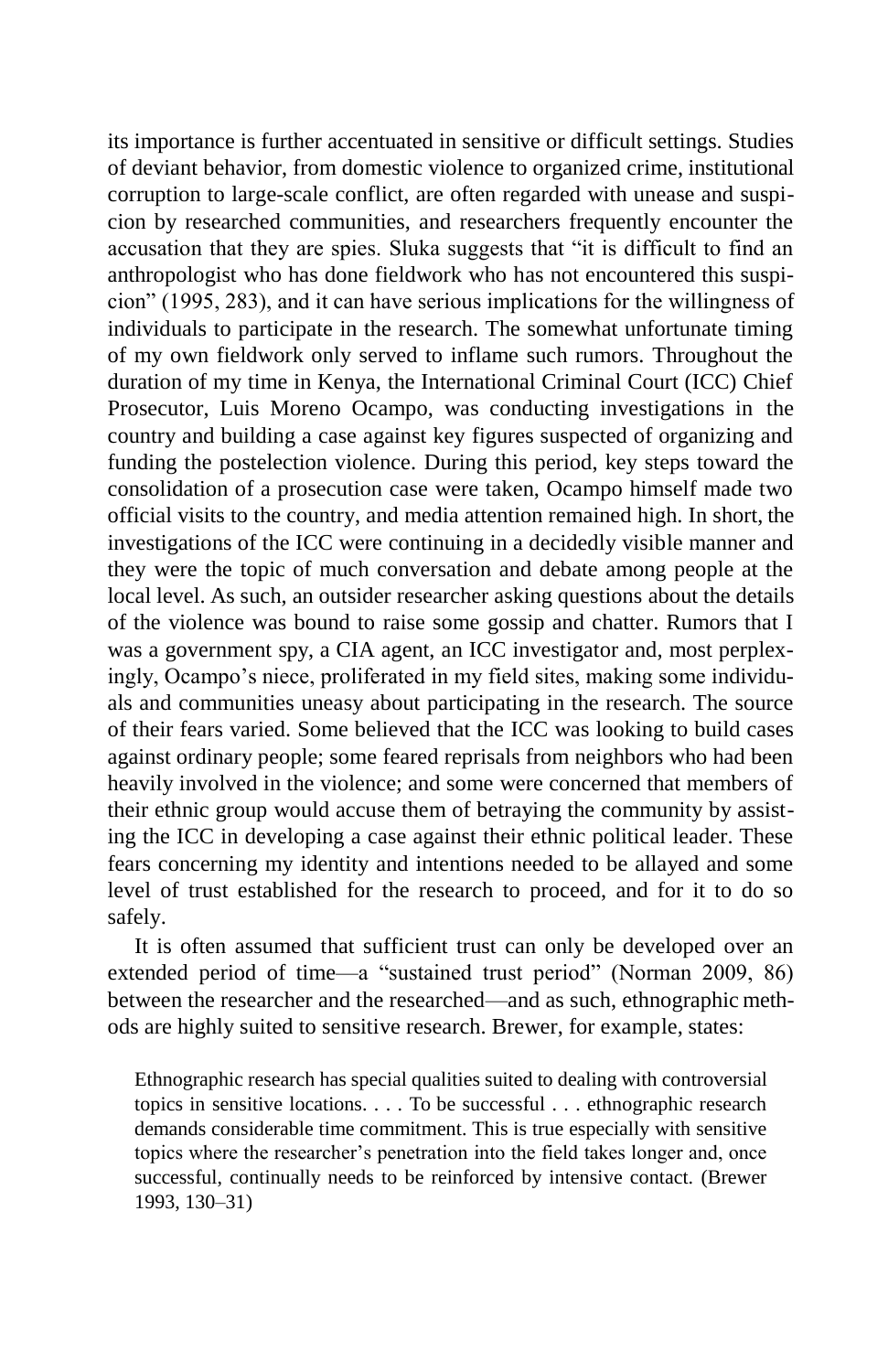Such techniques seem to require a near-exclusive engagement with a localized, bounded geographical space in order to allow sufficient time for trust to develop, rendering problematic any research that needs to move in and out of field sites more quickly. My own research sought to identify and understand variations in violence dynamics across a number of field sites, and consequently could not support such time commitment in one place. However, through collaborative partnerships with local fieldworkers, a different form of trust relationship can be fostered that depends less on the researcher– researched relationship and more on that between the local fieldworker and their community. That is to say, the researcher can establish and utilize *networks of trust* through partnerships with insider assistants. Many researchers make mention of the importance of having an insider to "vouch for who you are and what you're doing" (Jacobs 2006, 159), but the implications of this are seldom explored in detail. Sixmith et al., for example, suggest that the introduction from fellow community members can foster the perception of the researcher as "a friend of a friend" (2013, 584). Strocka similarly declares that his own attempts at accessing youth gangs in Peru were largely unsuccessful until he was introduced to Daniel, a former gang leader who became his assistant (Strocka 2008, 262). Indeed gaining the trust of an insider, with an already established "trustworthy and legitimate social network" (Chavez 2008, 482) leads to an extension of that trust to the researcher.

Access to field sites and the mobilization of participants in my own field research was, in the first instance, highly dependent upon the trust that had been built over intensive interaction with Hassan. In Nairobi and Nakuru, Hassan's friendship networks or family connections provided an initial relationship with a local contact in each overarching field site, and this was soon extended to individuals in the various neighborhoods under study, to their social networks, and to the local communities in general. In Eldoret, where we had few prior contacts, Hassan's charismatic, outgoing, and likeable personality was of fundamental importance in establishing friendships with local people. In the first week, he spent time meeting people in Eldoret town, establishing rapport with local market vendors and their customers. He would sit and chew *miraa* with two individuals in particular, spending long hours of the day talking with them. By "hanging out" with these individuals, engaging them in honest, open, and free conversation, we were able to develop friendships quickly, and to utilize these social networks to gain access to field sites around the town. Hassan's partial insider status ensured that initial suspicions concerning my intent were somewhat allayed and my own openness about my research further established a foundation of trust. Thus, by fostering trust with a small number of insiders, the researcher can establish "trust by association" (Norman 2009, 79) in a much shorter space of time.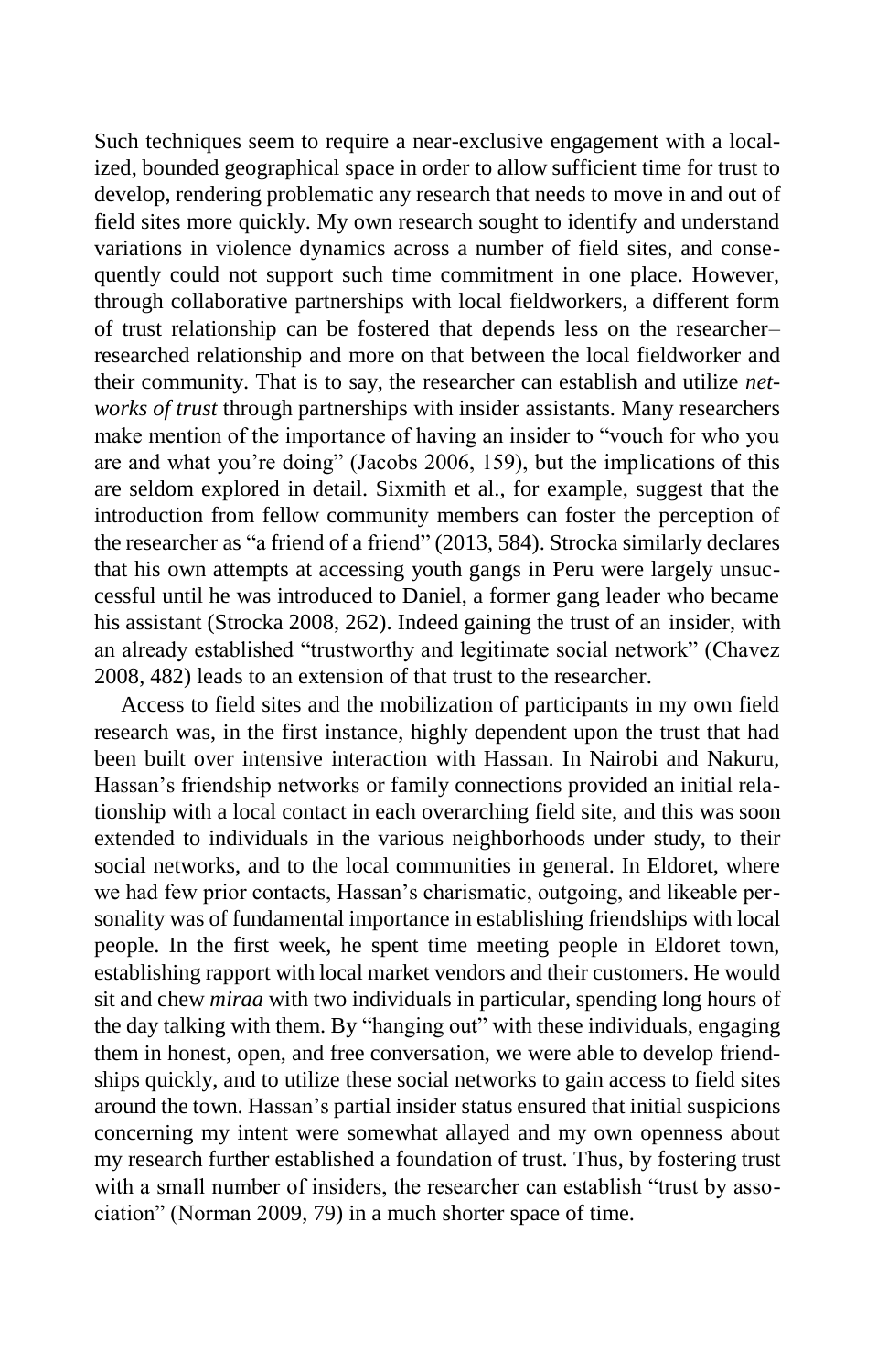When access is so heavily dependent on an individual or a small group of individuals, however, perceptions of the researcher become inextricably linked to the characteristics of these figures. These perceptions can work in positive ways, particularly in places where the local fieldworker is very popular, and they can open up access to otherwise inaccessible groups or information. However, equally and often concurrently, they can close down other avenues. In a deeply divided society such as Kenya, and particularly one that has experienced recent violence, the ethnic identity of assistants can be extremely important and can significantly influence the mobilization of participants and the stories they tell. In my own research, Hassan's Nubian identity was fortuitous in terms of his perceived neutrality on the subject at hand. His community's relatively small size, its concentration in Nairobi, and its lack of significant representation at the highest levels of political competition meant that his political leanings were not immediately assumed, and he was seen to be largely impartial to the events under discussion. This facilitated the initial trust-building phase in each field site and enabled open and free conversation during the interviews themselves. A research assistant from one of the larger ethnic groups, whose community had been highly active during the violence across the country, would have been unable to straddle the ethnically diverse neighborhoods of the numerous field sites to the same extent or effect as Hassan.

The ethnic identity of local fieldworkers, however, had to be very carefully considered, particularly in neighborhoods with clear majority communities. In all sites, it was vital that local fieldworkers were popular and able to mobilize participants who reflected the demography of the area. In ethnic enclaves, however, local fieldworkers almost always needed to be members of the dominant community; indeed, collaborating with members of minority communities in these ethnicized spaces proved to be highly problematic. During the course of my fieldwork, there was only one occasion where we attempted to access the site through members of a minority community, and this decision played a significant role in rendering the site unworkable. Utilizing family contacts of a friend in Nairobi, we approached the Kalenjindominated village of Maili Nne, Eldoret, through a Luhya family. Given the fact that minority communities in the village had been targets of threat, intimidation, and violent eviction during the crisis, entering the field site through the "victims" of the violence in the area inflamed suspicions that I was building a case against the majority group and constructing a demonizing narrative. By virtue of the topic under study, the levels of trust between the local fieldworker and the community were not high enough for the "trust by association" technique to be effective. This was not only an obstacle in terms of mobilizing participants and their willingness to talk openly about the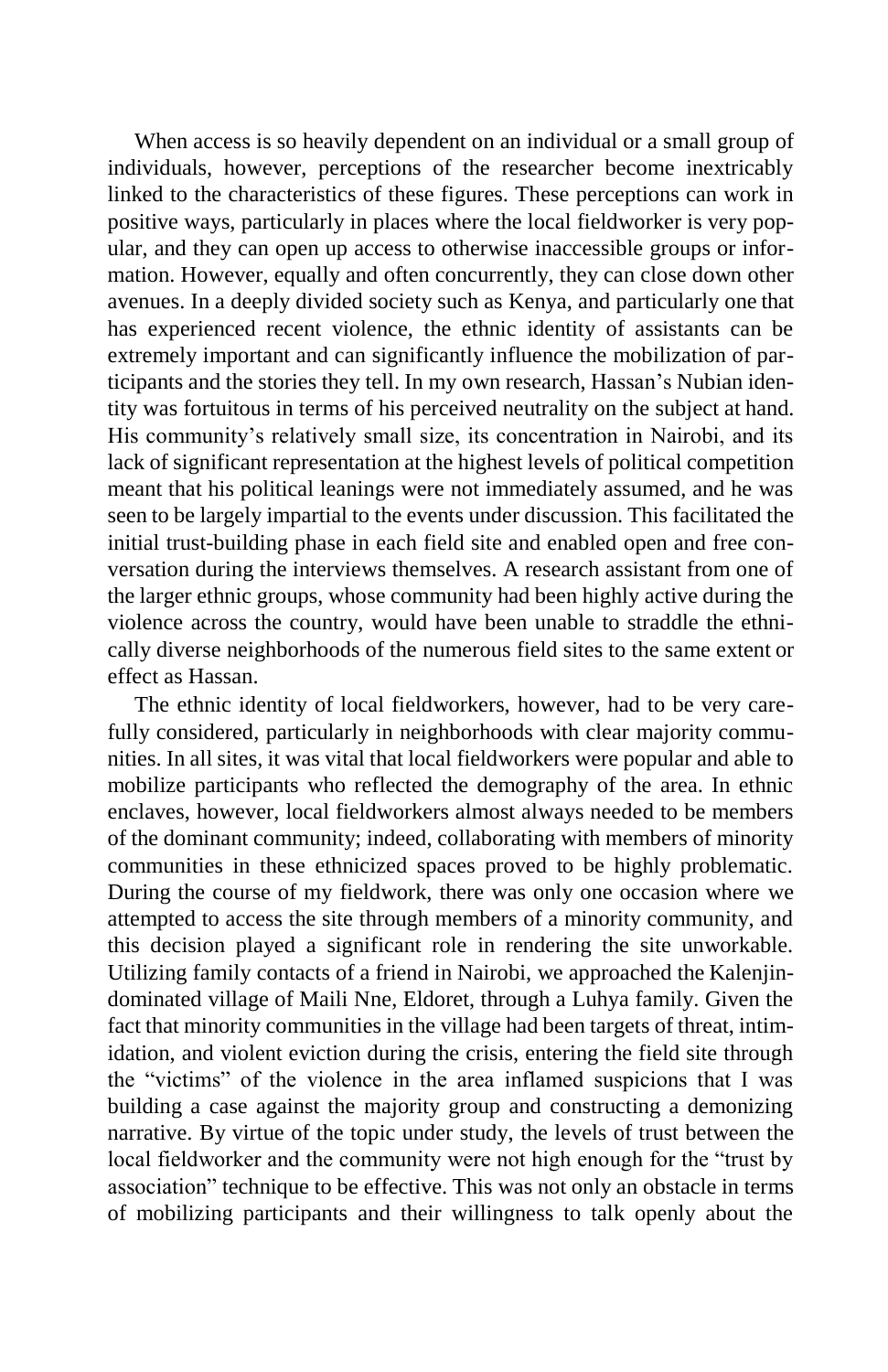crisis, but it also created tensions between the local fieldworkers and their community, as the latter began to accuse them of working with the ICC, thus raising ethical issues as well as methodological challenges. After two days this, in addition to a number of other problems, led us to abandon the field site.

The effect of my association with local fieldworkers in this instance was particularly transparent; it visibly closed off access to certain information and to key groups in the community as people refused to participate, or offered only single-sentence responses to questions. The consequences of researchers' associations with others in the field, however, are not always as clear and the research can be influenced by our relationships in more subtle, but no less significant, ways. Interpersonal hostilities and tensions that might exist below the surface between local fieldworkers and certain members of their community, for example, can either limit access to particular people, or can influence the information provided in interviews. One such example that came to light during my research was in Kiambaa, Eldoret, where, on January 1, 2008, between seventeen and thirty-five Kikuyu men, women, and children were burnt to death in a church by Kalenjin groups from neighboring villages. On our last day in the site, our local fieldworker, a young Kikuyu man named Kamau, took us to one of the few Kalenjin families living in the village. The father of the household, it transpired, had been accused of participating in the burning of the church, and of looting his neighbors' properties; he had been arrested in the immediate aftermath of the crisis but had since been released. During my interviews with the mother and her two adult children, they each used the interview to defend the father's innocence, insisting that he had not participated in the incident in any way and that he had fled the village with the family on the day of the attack. As we walked away, Kamau bitterly exclaimed that he had seen his TV, sofa, and table in the family's house, claiming that they had been stolen during the postelection violence; he recounted that he had given evidence to the police regarding the family's involvement. Indeed, Kamau asserted that he had wanted to take me to this family, in part, to show them that he had not forgotten their actions during the crisis. Thus, there were persisting personal hostilities on both sides of the relationship, and by virtue of "hanging out" with Kamau and being introduced to the family through this individual, I was perceived to be "on his side." As Thomson notes, "research assistants can influence the neutrality and objectivity of participants" (2010, 28). Thus, while in this case *access*  was not constrained by my association with Kamau, the interpersonal history between him and my interviewees—in addition to the broader interethnic hostilities at work—certainly shaped their response to me and informed the narrative they told.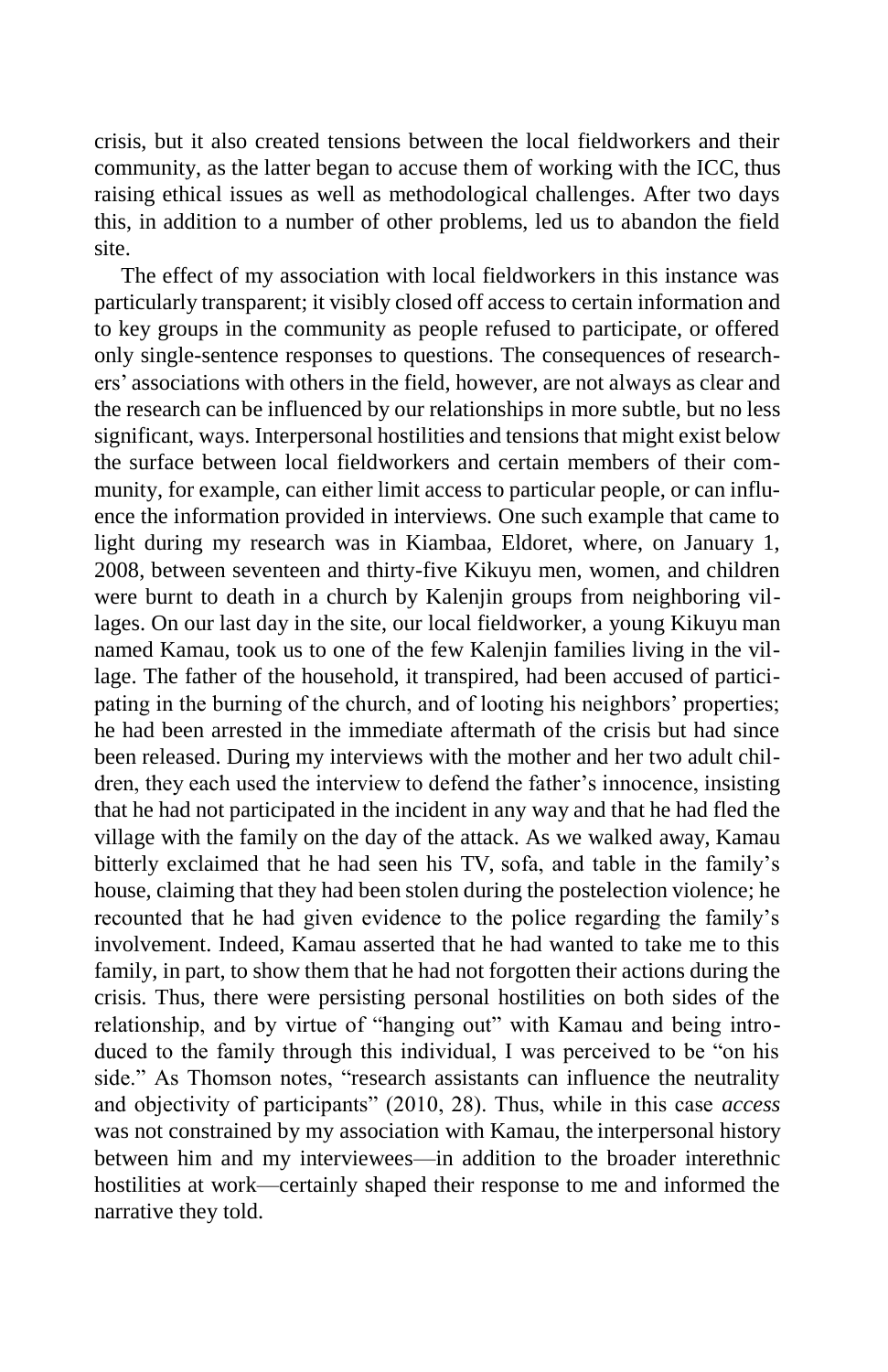Constraints upon access and open communication with interviewees are not only affected by the researcher–assistant relationship but also by other figures with whom the researcher associates. Friends and acquaintances that the researcher is seen with, for example, can influence the community's perceptions. In the first few weeks of my research in Kibera, a friend of Hassan's—a Kikuyu youth named Mwangi—often followed us around the slum as we walked through the various villages. His presence and the perceived closeness of our relationship with this youth, however, caused significant problems in the Luo-dominated neighborhood of Gatuikera. Mwangi was well known as a key supporter of the predominantly Kikuyu Party of National Unity in 2007, campaigning against the Luo's preferred Orange Democratic Movement party, and, consequently, he was not well liked in the area. Moreover, he had apparently appeared on national television during the crisis, accusing a prominent youth group from Gatuikera of launching an attack on his house and chasing him away from the area—an assertion that turned out to be not entirely accurate. While the group had been key participants in the violence, they claimed that Mwangi had fled the area immediately after the announcement and that nobody had chased him away. By his own admission, Mwangi had exaggerated his story to the news reporters in order to demonize the Luo community and to incite fellow Kikuyu to fight back.

Thus, there were deep personal resentments between him and the youth in Gatuikera. My association with Mwangi cast me in a negative light with these gatekeepers of the Luo community, and I was deeply distrusted. Indeed, the youth group effectively closed off our access to residents of this village for a time. It was only after detaching from Mwangi for a while that some low levels of trust could be built that would facilitate some level of access to the community. Thus, just as access can be opened up through perceptions of the researcher as a friend of a friend, they can be just as easily closed down by a "friend of an enemy" framework. As Malony and Hammett note, research assistants and others with whom the researcher associates can, at least at first, frustrate research efforts with particular segments of the community as "existing hostilities [are] conferred upon the researcher through their association" (2007, 296). Hannah Gill similarly notes that, in her research, "simply by choosing to live with a particular household I had inadvertently made my alliance, limiting whom I could visit and where I could go" (Gill 2004, 5–6). The researcher may not always be aware of these social dynamics, particularly in the initial phases of fieldwork.

Thus, the use of research assistants and local fieldworkers to mobilize participants not only shapes who can be accessed, but also what stories might, or might not, be told. As David Holmberg noted in connection to his own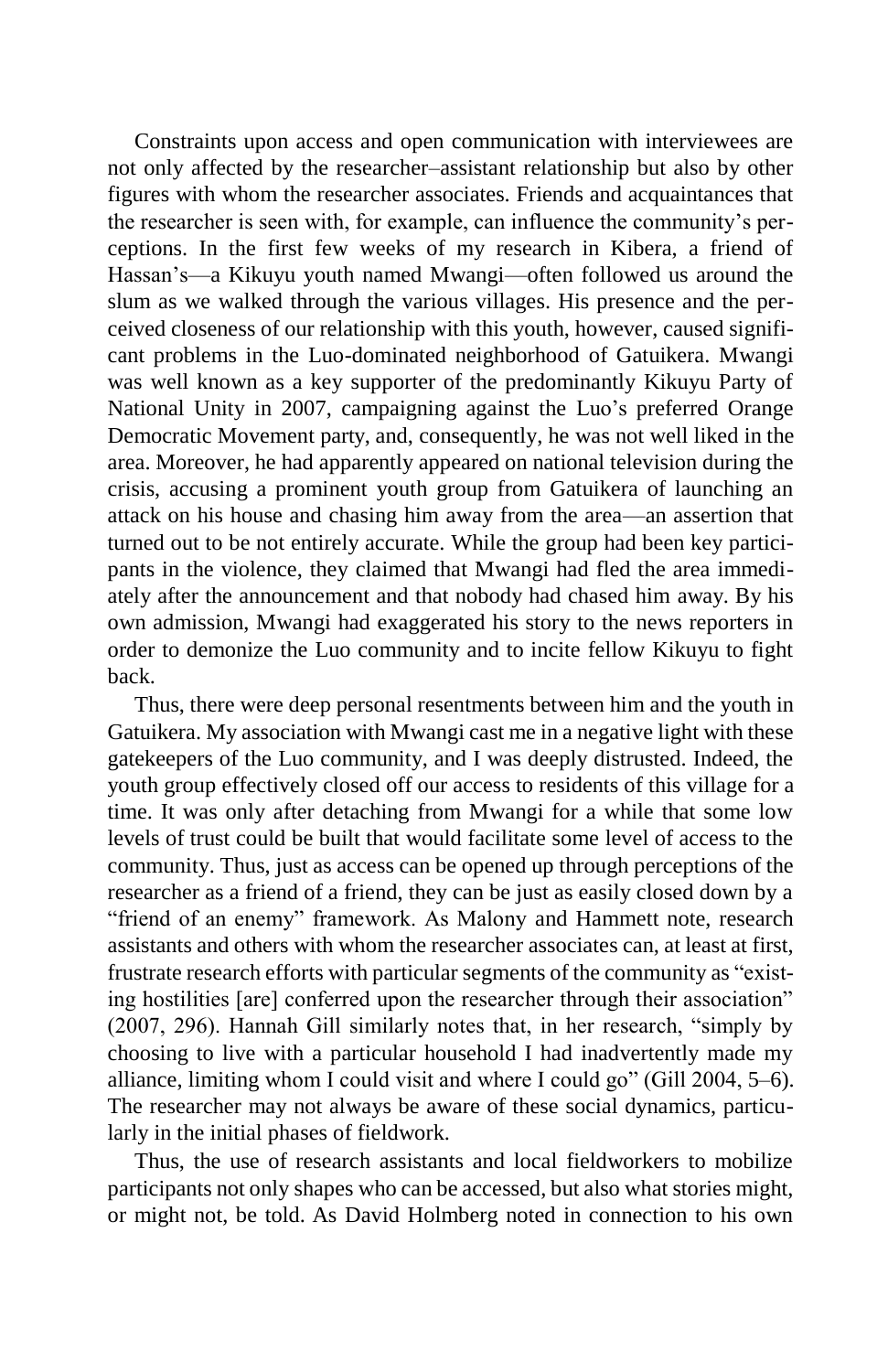fieldwork, the relationships that he engaged in in the field "had an effect on how people responded to me, but also entangled me and situated me in ways that sometimes hampered access or kept me from learning things" (Holmberg 2014, 318). Rather than obscure potential biases in our research as a result of our interactions with others, we must honestly engage with and reflect upon who and what information we were able to access, whose voices might have been silenced and for what reasons, and how the relationships and friendships we engage in might affect the stories we are able to tell. That is to say, it is, in part, "a question of . . . what will they tell me given how access was obtained" (Campbell et al. 2006, 117).

### **Ensuring Safety, Constructing Fear**

The rising interest in understanding cultures of violence, coupled with the increasing number of scholars conducting research in sensitive, difficult, and dangerous settings, has drawn attention to the practical and ethical limitations of existing field research practices. As Middleton and Cons point out, these fresh areas of ethnographic interest have necessitated the cultivation of new forms of field relationships in order for researchers to navigate these settings safely (Middleton and Cons 2014b, 281). The research assistant becomes a central and integral figure in these contexts of insecurity. This section considers the benefits—and indeed the necessity—of collaborating with insider assistants in unstable and potentially dangerous field environments, drawing attention to the tensions and dilemmas this raises with existing ethical practices. It then discusses the drawbacks of this dependency in relation to my own fieldwork.

Existing ethical guidelines and principles of responsibility maintain that researchers are responsible for ensuring the safety and security of both themselves and those with whom they associate in the field. However, in potentially dangerous settings, this premise is highly problematic. Not only doesit assume that the researcher is aware of and, indeed, fully capable of anticipating all the potential risks of the research, but it also implies that he or she has absolute control over the research environment. These assumptions are deeply misleading and generate serious dilemmas for researchers as their negotiation of the field comes into tension with some of the presuppositions of existing guidelines. Outsider researchers face considerable problems identifying and anticipating the potential dangers of their fieldwork because of their "relative lack of knowledge of the context and relative inability to interpret cues" (Smyth 2005, 17). Consequently, they must engage in a collaborative partnership with insider-assistants who can facilitate their safe navigation of the field.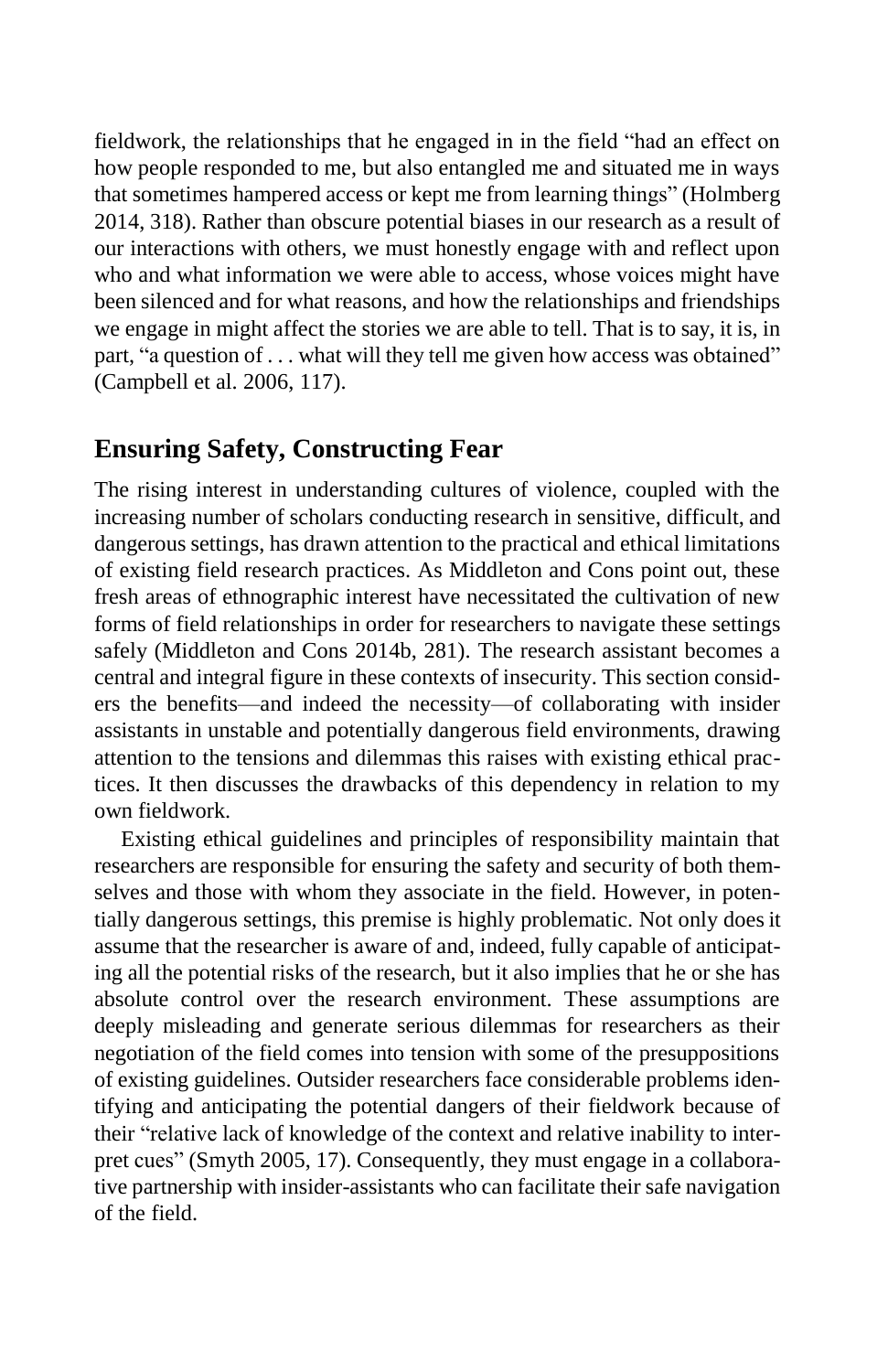Several researchers have drawn attention to the importance and centrality of insiders in their own fieldwork, suggesting that their advice and very presence was essential to maneuvering around the field safely and successfully. Nordstrom, for example, states that "the foresight of those around me protected me from physical violence I had not anticipated" (Nordstrom 1997, xvii). Toros similarly declares that her safety lay in the hands of her interviewees. She claims that "they know the territory, the risks and the best way to carry out my research without getting anyone else hurt" (Toros 2008, 287). In my own field experience, while I had anticipated that the sensitivity of the topic could present risks, I not only misunderstood the nature of those risks, but I was also ignorant of the best strategies to circumvent or minimize them. I had assumed that the greatest risk was the prospect of my data being of interest to local authorities and that it was crucial to develop strategies to protect participants' anonymity and confidentiality. However, I had not anticipated much hostility from members of the researched communities themselves. In hindsight, this was extremely naïve and, as it turned out, these hostilities posed the greatest physical threat to myself, my field assistants, and my interviewees. Moreover, these dangers were not stable, but rather varied across time and space, making it very difficult for me to develop a clear understanding of when and where the risks were greatest.

Kovats-Bernat suggests a "reconfiguration of how we perceive our relationship with our informants" to one of "mutual responsibility" rather than clinging to the erroneous assumption that the researcher is capable of foreseeing 'the deadly consequences of participation" (Kovats-Bernat 2002, 7); this notion of collaborative responsibility is a far closer approximation of my own experience in the field. In order to ensure the safety of all involved, Hassan, my local fieldworkers and other friends and contacts I made played a significant role in shaping, redefining, and altering the ways in which the research was carried out. They assumed a prominent, and often a leading, role in three key aspects of the fieldwork: choice of field sites, strategies for navigating sites and approaching interviewees, and managing how the research was being perceived.

The notion that our carefully considered research designs and case selections might be influenced by those we meet in the field sits rather uncomfortably with the foundations of scholarly, scientific analysis. However, in contexts of insecurity and potential violence, it is not always possible to follow our plans to the letter, and oftentimes we must heed the advice of others in the choice of where we carry out our research. Prior to arriving in the field, and after a close reading of open source material describing the dynamics of the violence, I had identified three overarching field sites and a number of villages and slums in these areas in which I wanted to work. However,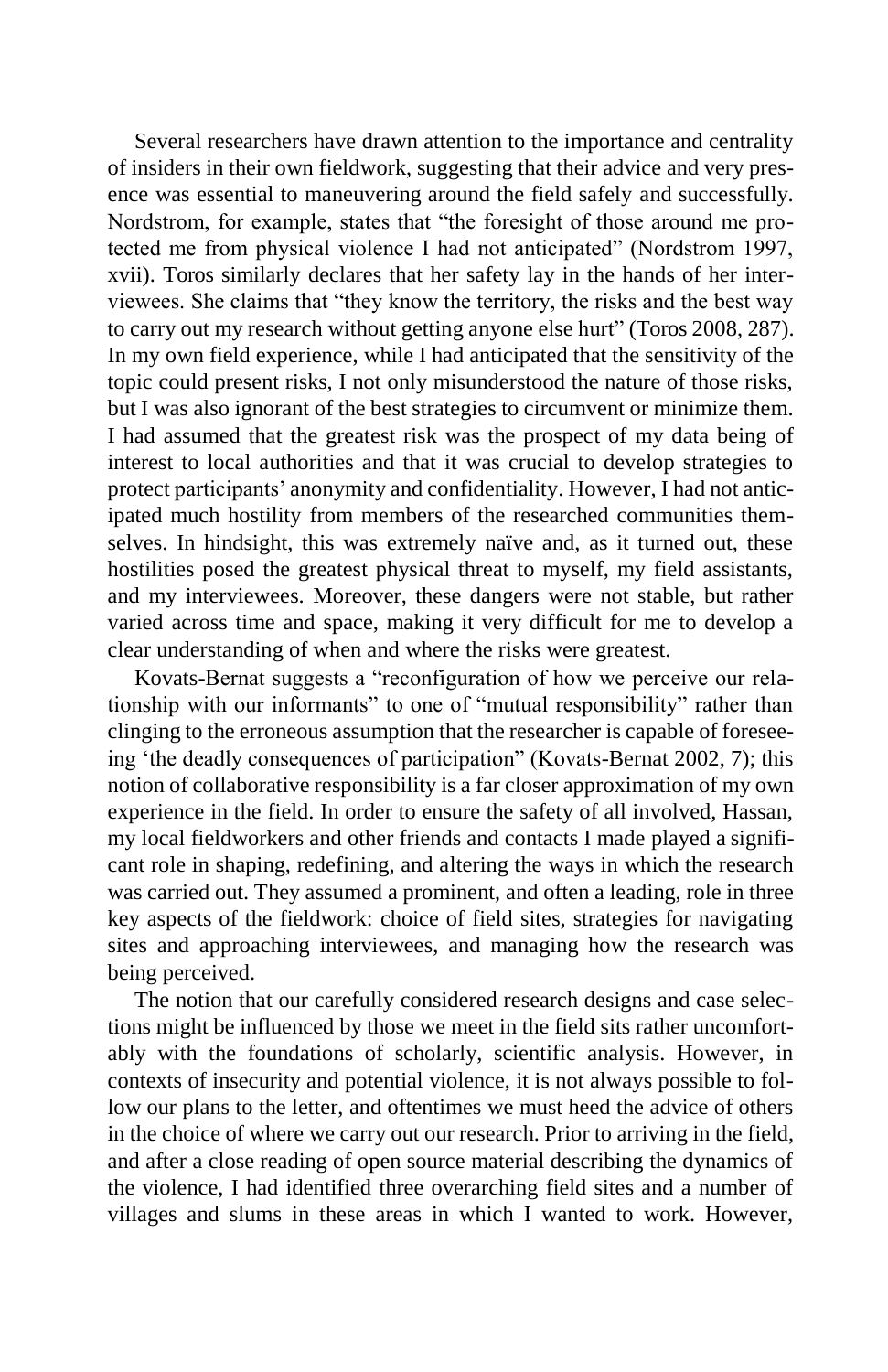throughout the fieldwork, discussions with Hassan and other local contacts in each area, at times, led me to adjust these choices. For example, I was eager to work in Turbo, a town on the outskirts of Eldoret. It was a hotspot of the violence and the hometown of the prominent Kalenjin politician MP, William Ruto. Many of our local contacts in Eldoret expressed significant hesitation over this, so Hassan went to Turbo with a youth from the area to assess the situation. He returned to tell me that the research was far too sensitive in the area and that it would be impossible to carry it out without putting ourselves and any participants at risk. Throughout my fieldwork, people within my social networks warned me away from some field sites and, after discussing my research objectives with them, they advised me to work in places that I had not previously considered; for the most part, I followed their suggestions. Indeed, I believed it would be reckless and imprudent—or as Toros puts it, "dangerous and arrogant" (2008, 287)—to ignore the advice provided in relation to safety, security, and the choice of field sites. Thus, my assistants and other local contacts not only assumed a significant amount of responsibility in terms of protecting me and my participants from potentially dangerous situations, but it was also necessary for me to relinquish some control over the research design in order for them to do so.

The second key role my local fieldworkers took on in relation to security issues was advising me of the best ways to approach and navigate each individual field site, and they sometimes made suggestions regarding how to present the research or pose questions to particular individuals or groups. For example, I was advised to omit questions about payment for or organization of violence when interviewing members of the Kalenjin community in villages surrounding Eldoret. As Turner points out, "research assistants themselves are often better placed to identify the most appropriate way to conduct an interview" (2010, 214). Each individual field site necessitated different ways of moving around and carrying out the research. While in some places we were able to walk around quite freely and interview people in open spaces, in other sites we needed to establish a base—such as a residential house—and to move around the area with more discretion. I was often not party to these decisions, but rather they were made "behind the scenes" by my assistants.

In the initial phases of the research, my assistants had, quite independently, assumed significant responsibility for ensuring the safety and security of those involved in the research. However, by taking on this leading role, they had a tendency to develop strategies without explaining them to me, and some of the strategies they employed raised ethical problems. It was clear on a few occasions, for instance, that local fieldworkers had deceived some interviewees about the nature of the research, not only to entice their participation, but also to preempt suspicions of ICC involvement. For example, in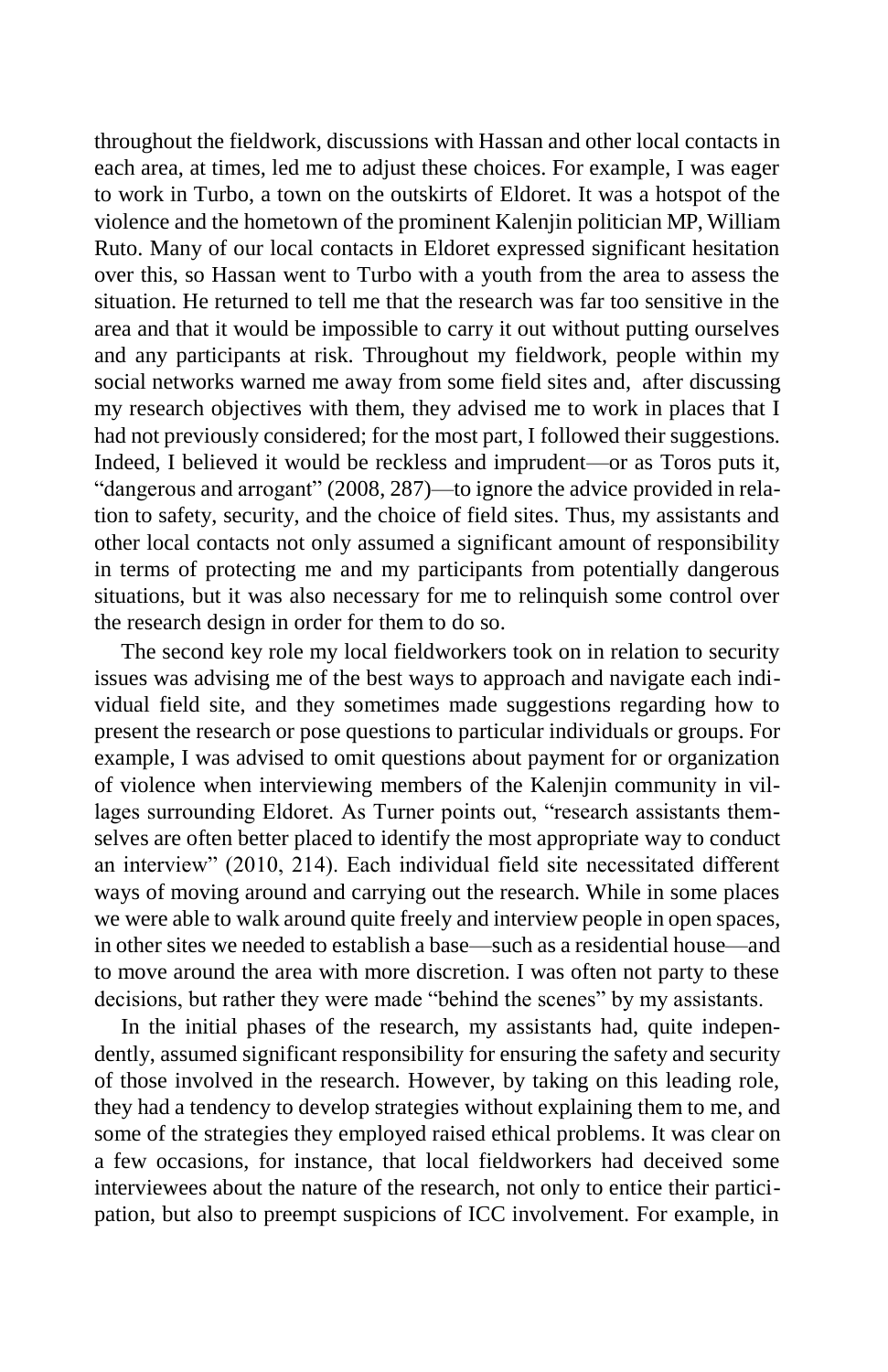Nakuru, I discovered that a local fieldworker had told a youth who had been very actively involved in the violence that I was a director making a film about the crisis and that I wanted to hear his story in particular. He believed that this flattery and the prospects of some future paid involvement with a film would ensure the youth's discretion, preclude any suspicions as to my intent, and prevent any hostile reaction from him and the rest of his gang. While I insisted that complete honesty and openness regarding my intentions was essential, there were occasions when my assistants omitted to tell me about certain strategies they adopted for navigating the field. Townsend Middleton relates a similar experience of his research assistant manipulating the presentation of the research to interviewees, and he reflects upon the ethical dilemmas this raised for him:

I would not have condoned such deception. But neither did I interrogate Eklavya too deeply on his behind the scenes tactics. How much due diligence was really due? (Middleton and Pradhan 2014, 368)

Thus, when assistants and fieldworkers assume responsibility for aspects of the fieldwork, their initiatives and backstage tactics can be ethically problematic, despite the researcher's attempts to control this.

The third, and arguably most crucial, way in which local fieldworkers ensured the safe progress of my research was by monitoring emerging threats, and by evaluating how the research and I were being perceived.

Every field-worker runs across a good deal of gossip, hearsay, slander, rumor and even character assassination, but they acquire inordinate importance in violent situations in which access to such information can make the difference between life and death, safety and injury. (Robben and Nordstrom 1995, 15)<sup>6</sup>

In my own experience our awareness of potentially dangerous rumors among researched communities was almost entirely dependent upon local fieldworkers and friends in the area. These local contacts were often able to manage these rumors, reassuring people and assuaging fears of my involvement with the ICC, for example. However, there were a few occasions where they were unable to stem rising concerns, and it was their quick responses that ensured a safe retreat from the field site. For example, in Nakuru, we spent a week working in Pondamali. There were some initial concerns about local gangs' reactions to the research and some quite stringent tactics were adopted to limit my visibility in the area. For example, we would change the base for our interviews each day, and entered and exited the slum by different routes each morning and evening. However, as the week progressed and word spread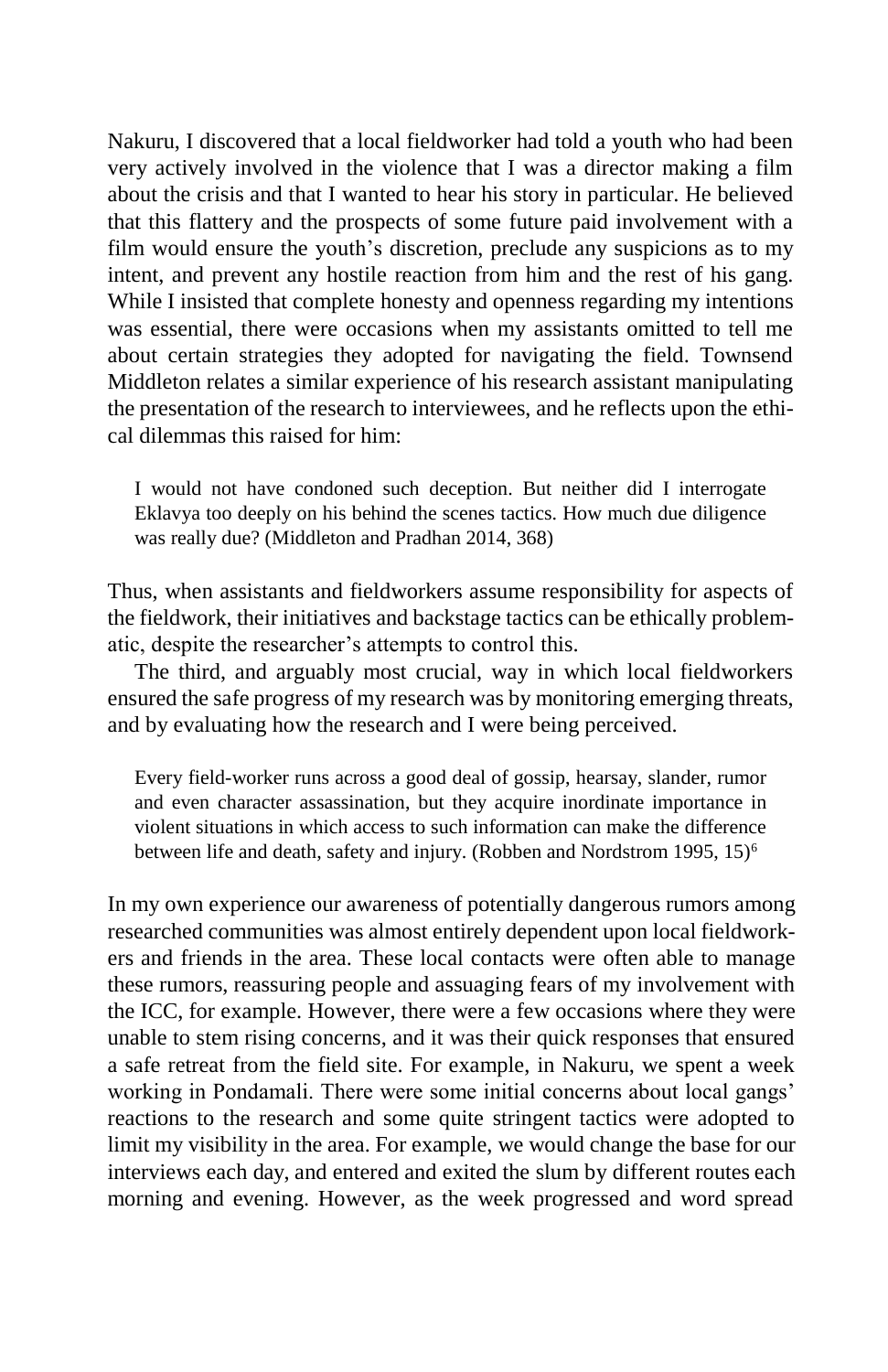around the neighborhood that I was carrying out interviews relating to the postelection violence, increasingly dangerous rumors began to proliferate. Our local fieldworker was able to manage these for the first few days, laughing off suggestions that I was an undercover ICC investigator and that I had a camera hidden in my glasses. However, on the penultimate day of our research in this area, as I was conducting an interview together with Hassan, we received a phone call from the fieldworker. He explained that the local youth were gathering together and organizing to come and attack us, shouting, "That ICC girl has come to take us all to the Hague!" We hastily left the field site. Without our local contact monitoring local gossip and observing how people in the neighborhood were reacting to the research, we would not have been aware of these developments and could have endangered ourselves and our interviewees.

It should be noted here that the patriarchal nature of Kenyan society and the gender dynamics of my field relationships not only amplified the sense of responsibility my assistants adopted in terms of ensuring my security, but also compounded problems in trying to control the tactics of local assistants. As a young, female researcher, my assistants and local fieldworkers adopted a very protective stance with regard to my security and it was not uncommon for Hassan to profess, "What will I tell your mother or your father if something happens to you? If something happens to their daughter, what will I say?" It seems likely that my assistants were more cautious than they perhaps would have been with a male researcher, and I suspect that they did not actively communicate their tactics to me in the same way that they would have had I been male. More than this, though, these gender dynamics made discussions over the importance of ethical practice and any criticisms of particular tactics far more difficult and sensitive.

Nevertheless, from informing choices in field sites to developing strategies for discrete movement around dangerous neighborhoods, from advising on the way to frame questions to certain individuals and groups, to monitoring how the research was being perceived by local communities, my assistant and local fieldworkers took the lead in ensuring the safety of all involved in the research. Researchers in dangerous settings do not have absolute control over the field, and sometimes the researcher's "agency paradoxically depends . . . on the suspension of that very agency to the agency of others, including assistants" (Holmberg 2014, 314).

However, while negotiating difficult and potentially violent settings necessitates some degree of collaboration with insider assistants, the dependency upon their advice and perspective does have substantial drawbacks and can affect the researcher's approach to the field in quite significant ways. Assistants, it must be remembered, are encumbered by their own positionality,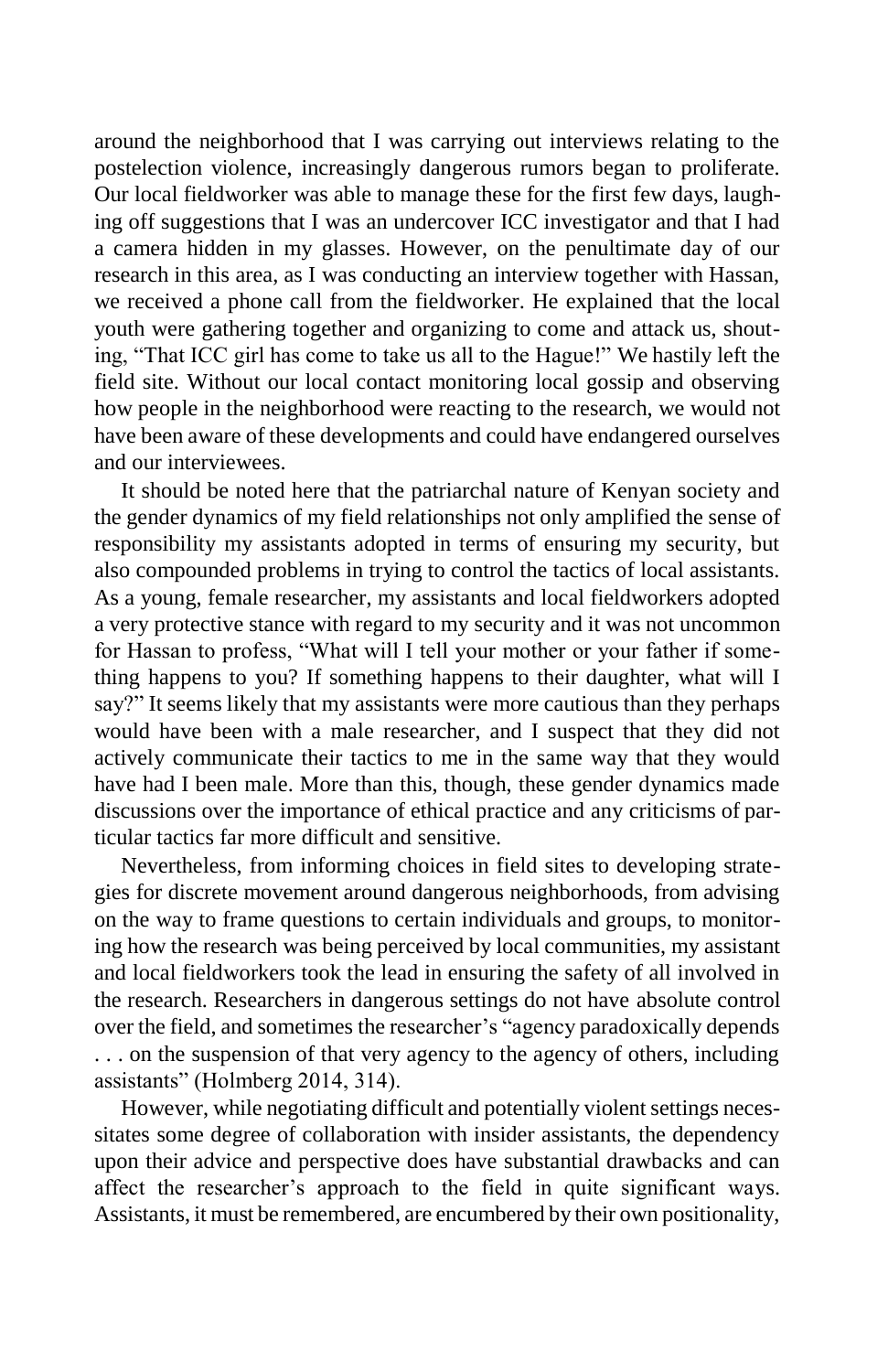just as researchers themselves are, and consequently they bring their own personal biases and prejudices to the research. In sensitive and potentially violent field settings, it is often difficult for the researcher to dissociate the broader societal prejudices in which the assistant and other local contacts are embedded, from more legitimate concerns regarding threat and danger. Indeed, in a context of pervasive fear, insecurity, and distrust, local anxieties can, to a certain extent, be transferred to the researcher, altering the way in which they perceive and approach the field.

In my own research, the Kalenjin community in and around Eldoret were the subject of deep distrust and fear among other communities, both those living in the area, and those from elsewhere in Kenya. I was repeatedly warned that working in Kalenjin villages surrounding Eldoret and questioning residents about the postelection violence would be too dangerous. Hassan, in particular, was extremely reluctant to even attempt to penetrate these spaces; he had no social contacts in these areas, and held his own prejudices about the group, labeling them as "secretive, backward, war-lovers." These perceptions were only further confirmed by residents of the other neighborhoods in the area, and they repeatedly discouraged us from attempting to access neighboring Kalenjin villages. While my academic desire to work in these areas had not diminished, I began to feel anxious and uncertain about the potential consequences, particularly in light of reports that ICC investigators had been attacked in recent months in these areas.

After about a month of being in Eldoret, I managed to make contact with a British student who had been involved in a school development project in Nandi Hills, a village approximately 40 km outside of Eldoret. I decided to travel up there to assess the prospects of carrying out research in the area. Hassan refused to come along, so I went alone to meet with my contact. However, the doubts of Hassan and others played upon my mind throughout the journey, and I arrived in the town deeply anxious, paranoid, and nervous. I met with my contact and some Kalenjin friends of his in a local bar where we began to discuss my research. I was extremely cautious in these conversations, skirting around my project's primary focus upon the local-level dynamics of violence, and reframing the research in order to emphasize issues of the deep historical injustices in Kenya and their impact upon democracy and the election process. I perceived a level of discomfort among the youths present, and when my initial contact began to describe my research more directly, I sensed apprehension and misgiving—if not hostility—and the conversation was very quickly changed. In other field sites, I may have attempted to speak privately with one of the youths to explain the research more openly and in more detail. However, the voices of my assistants resounded in my head and, in effect, I had adopted their own prejudices and fears of broaching the subject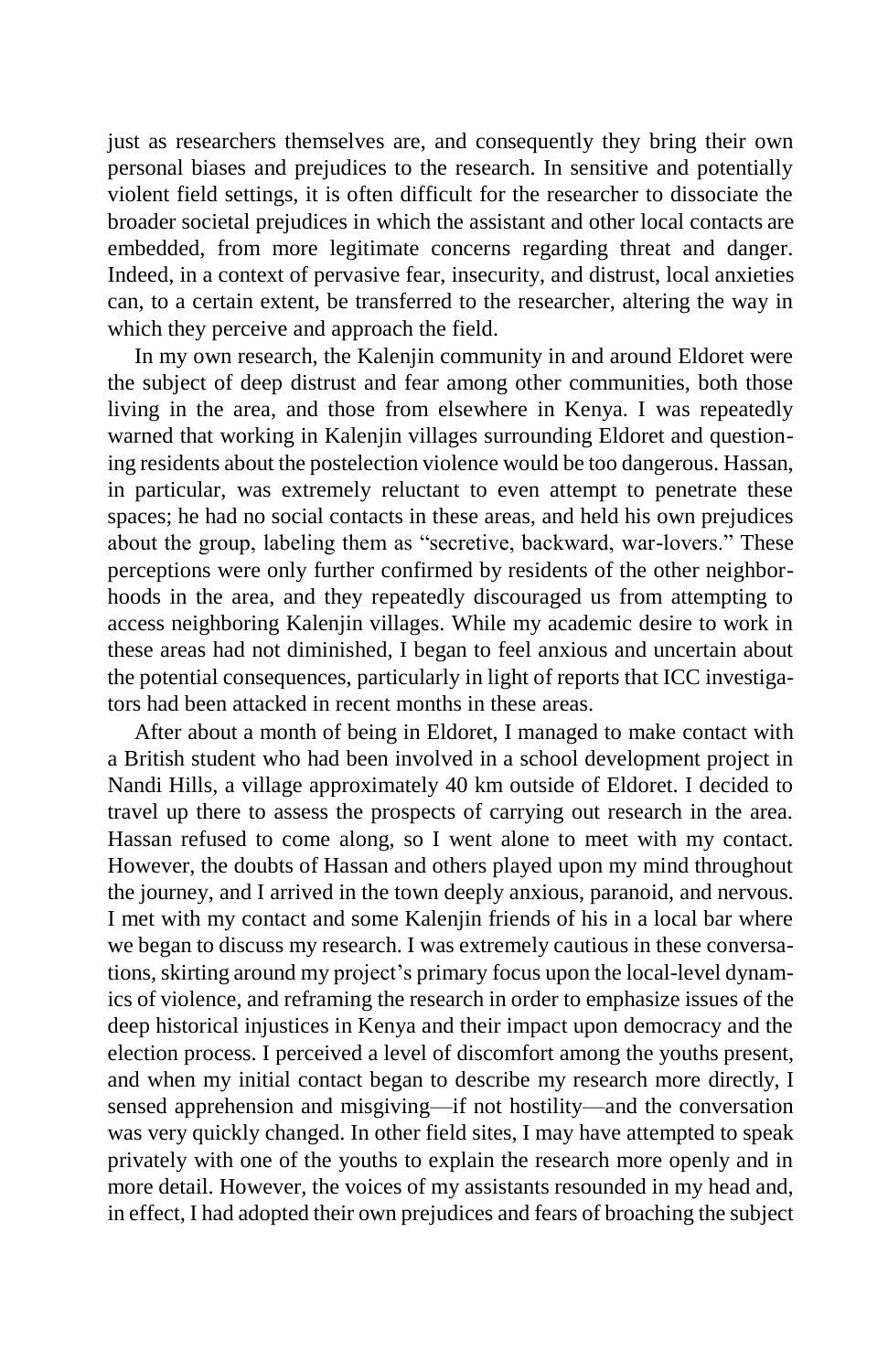among this community. Consequently, I was overly cautious in my attempts to access the site.

Similar apprehensions influenced my interviews with certain individuals and gang members whenever assistants, local fieldworkers, or friends had expressed fears or misgivings. For example, when interviewees were identified to me as members of the Mungiki sect—or as members of a notoriously violent gang—I often approached the interview far more cautiously, sometimes reframing particular questions, avoiding others, and not calling attention to contradictions or inconsistencies in their narratives as frequently or intently. Punch warns that researchers must not "become over-sensitive so as to avoid dubbing the setting or topic virtually unresearchable" (Punch 1989, 181). While this is undoubtedly true, it is often difficult for outsider researchers to discern a legitimate security concern from a subjective judgment embedded in complex social dynamics. The advice of local fieldworkers in terms of how and where to carry out research is embedded in their own positionality, and consequently issues of security can become colored by particular perspectives. By beginning the research in Nairobi, and by taking on Hassan as my research assistant, I had inadvertently—yet significantly—influenced the groups that I would most associate with and take advice from. Perceptions of the Kalenjin as secretive and war-like and the Mungiki as suspicious and unforgiving were pervasive among other communities in Kenya, and almost all contacts and interviewees expressed significant apprehension about my conducting research with members of these groups. While I sought to assess the veracity of these concerns through conversations with as many people as possible, the overwhelming sense of trepidation was difficult to ignore and I became entangled in the culture of fear that pervaded the social context. While Susan Thomson (2010) is right in suggesting that well-prepared researchers should be able to identify the biased positions of assistants and others with whom they associate, she underplays the emotionality of field research and the difficulties in distinguishing rational security concerns from socially embedded biases. In so doing, she implies that fear and security concerns are easily overcome. This is not always the case, and consequently, it is important to pay attention to the emotions that do emerge in the field and to reflect upon how they might affect the knowledge we produce. As Widdowfield notes,

Not only are emotions an inherent and integral part of conducting research, but emotions can have a real and tangible impact on the research process. In particular, emotions may affect the way, or indeed *whether* a particular piece of research is carried out. (Widdowfield 2000, 201)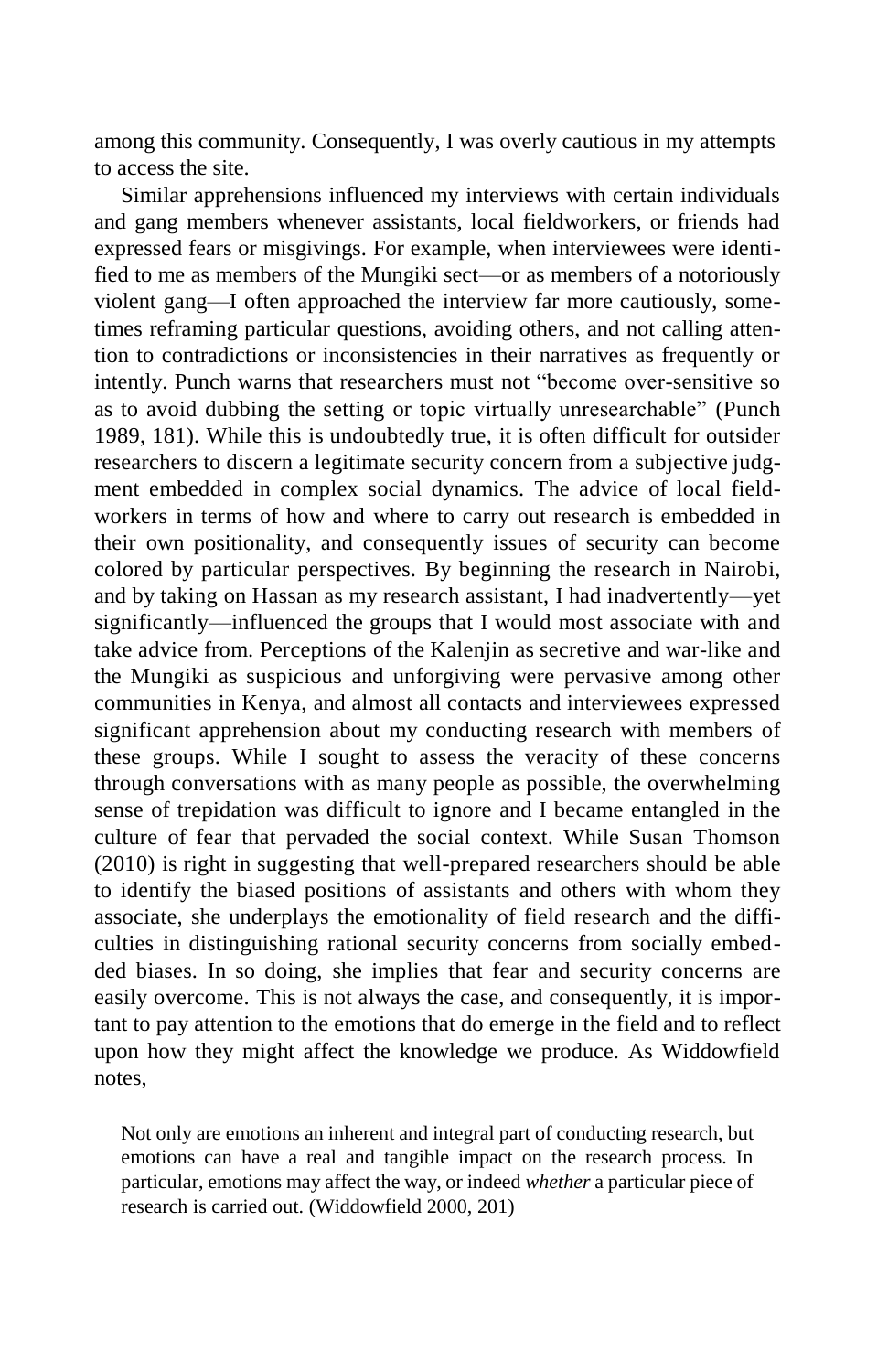# **Disrupting the Field: The Dangers, Dilemmas and Consequences of the Researcher-Assistant Relationship**

Within the researcher–assistant relationship, there are inherent tensions, shifting power dynamics, and a challenging "politics of [mutual] dependency" (Cons 2014, 390). It is important to explore these dynamics, not only because they can influence the way in which we approach the field and the knowledge we produce but also because they are revealing of the currently silenced realities of contemporary conflict research. More than this, however, our associations with research assistants can affect their social positions and relationships in significant ways, thus drawing attention to the ethical dimensions of working in collaboration with local fieldworkers. We must be far more attuned to the challenges and consequences research assistants face through their relationships with us and take any possible measures to minimize these negative effects. As Stacey notes,

No matter how welcome, even enjoyable the fieldworker's presence may appear to "natives," fieldwork represents an intrusion and intervention into a system of relationships, a system of relationships that the researcher is far freer than the researched to leave. The inequality and potential treacherousness of this relationship seems inescapable. (Stacey 1988, 23)

Many, if not most, of the challenges faced by my research assistants and local fieldworkers had their roots in the vast financial disparities between myself and the context in which I was embedded. In settings where the financial asymmetries and inequalities between the researcher's world and that of the researched is painfully apparent, hiring local people as assistants and guides is often, at least in part, rationalized by researchers as a charitable act or a form of reciprocity. Undoubtedly, there are clear benefits of a steady income for research assistants, and a regular salary can provide a degree of financial security, particularly if it is received over an extended period of time. Indeed, the consciousness of the "philanthropic" nature (Maloney and Hammett 2007, 296) of the relationship can lead to underlying expectations of gratitude on the part of the researcher. In their dramatization of the researcher–assistant relationship, Ajwang' and Edmonson draw attention to this expectation by having the character of the researcher exclaim, "I just thought you'd be . . . grateful," when the assistant figure did not express the anticipated level of enthusiasm for the negotiated salary (Ajwang' and Edmondson 2003, 473). However, the assumption that the receipt of a generous salary is unproblematic and that it has wholly positive consequences is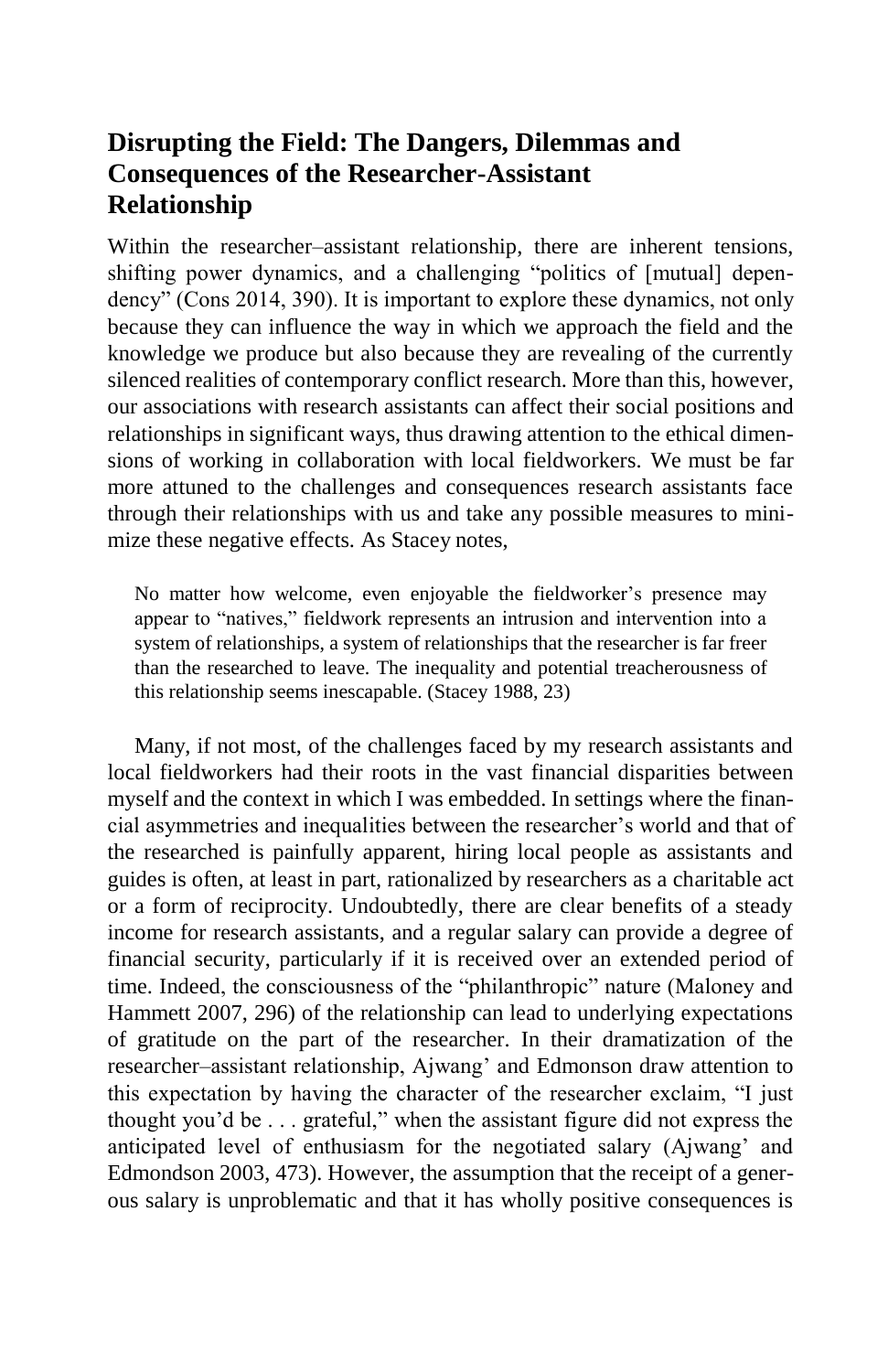misguided. In my own fieldwork, Hassan and other local fieldworkers soon felt the more negative implications of being employed by a "rich," white, female researcher.

While the salary I offered to local fieldworkers was generous by local standards, it certainly was not excessive. Despite this, however, many of my assistants' families and friends assumed that the financial rewards were far more considerable, and soon began to demand a share in the "good fortune." All of my field assistants were subject to increasing demands from family, friends, and members of their communities. For the most part, these tended to take the form of subtle, small-scale or light-hearted requests, such as buying soda or *miraa* for the group. It was not uncommon for people in Hassan's village to call across the street asking him to buy them one thing or another, and most of my assistants had to tolerate jokes that they were now "sitting on millions." Other members of the community would pressure my assistants to bring me to their homes for tea or to make sure I attended their fundraising event. While these were often gestures of friendship, kindness, and hospitality, on occasion they were deemed by my assistants—and myself—to be more self-serving. That is to say, that some individuals saw me as an easy opportunity to obtain money and would accuse my assistants of selfishly keeping me to themselves.

At first, these various demands seemed to be relatively minor annoyances, and though tiresome and wearing, largely innocuous. However, it soon became clear that they needed to be considered carefully and managed effectively in order for Hassan not only to maintain his friendship networks but also to remain included in important social relationships of reciprocity and assistance. Several scholars have identified that social networks in impoverished urban settings function as a form of social capital and that friends, neighbors, and family members are expected to assist each other in mitigating economic and social crises whenever possible (Hossain 2005, 51). This practice was evident in my own field sites and these small-scale demands placed upon my assistants were inherently tied up with this social practice. The requests for small favors were, to a large extent, symbolic. The willingness to share their good fortune provided clear evidence that these individuals were valuable members of the community who would support friends and family where they could. Failure to manage these demands effectively could not only lead to resentments and jealousies in the short term—and in some cases they did—but also to the assistant's exclusion from future relationships of reciprocity within their community.

In addition to these everyday pressures, larger-scale requests regularly emerged as a result of my assistants' relationship with a "rich patron." These were particularly apparent in Hassan's case given that he worked with me for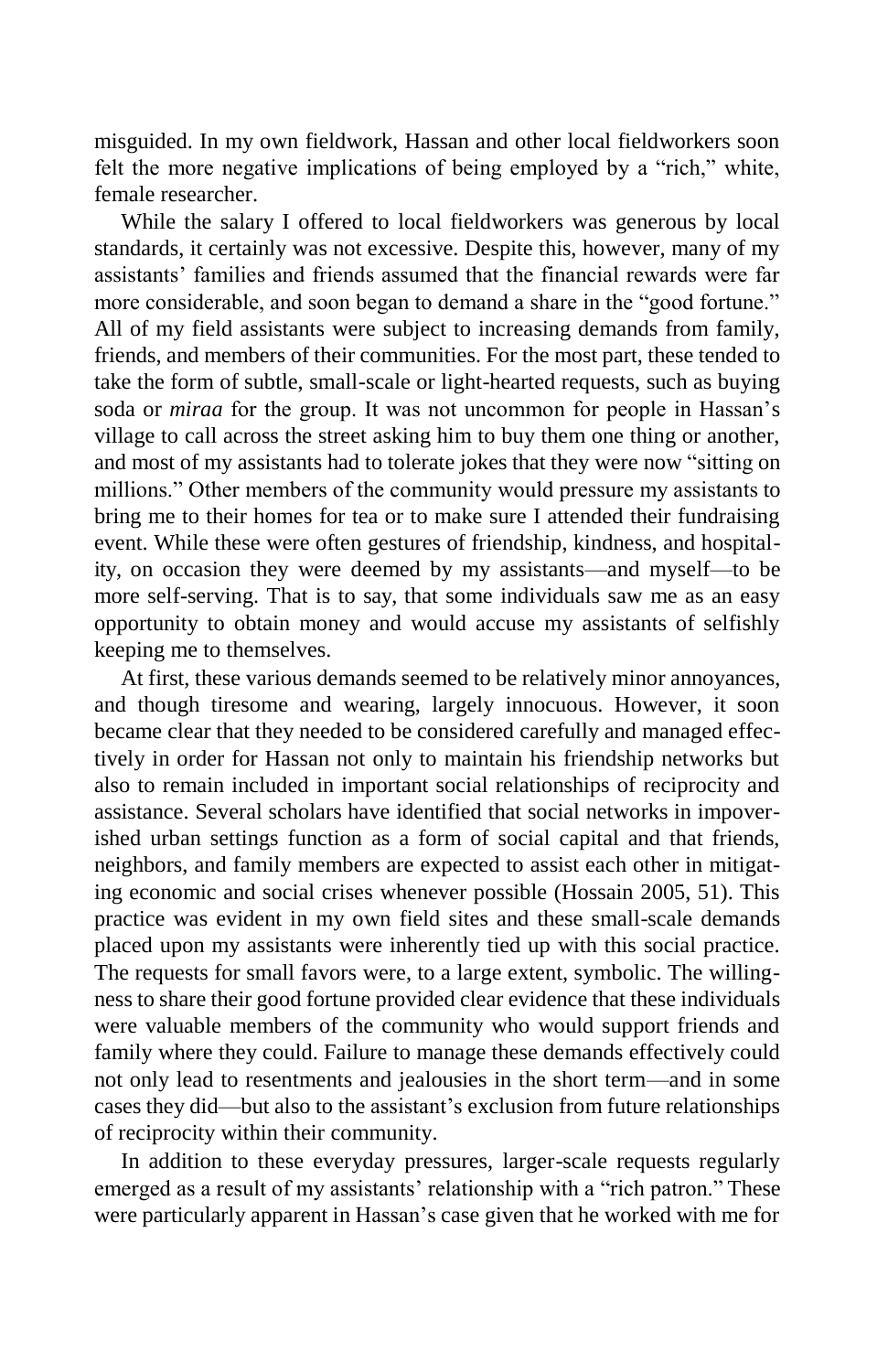an extended period of time, but they were by no means limited to him alone. The most disruptive of these problems for Hassan revolved around his engagement and eventual marriage to his girlfriend. When I first met Hassan, he had been in a relationship with his girlfriend for two years and they had an 18-month-old child. Hassan had wanted to hold off on the marriage until he had established a small ice-cream business in his village, and this was not deemed unreasonable by either family. However, as the date of my departure approached, Hassan's family began to insist upon the marriage, and according to local gossip, their reasoning was that he should take advantage of the fact that I was still around in expectation of a substantial wedding "gift." Even more problematic than the increased pressure from Hassan's family, however, were the more opportunistic actions of the bride's family. Prior to my arrival in Kenya when the match had initially been discussed, the dowry had been extremely modest and affordable for Hassan. However, ten months later, as I was due to leave Kenya, the bride's father changed the sum of the dowry. He claimed that Hassan's wealth and status had increased since the initial discussions and that he could now afford to provide more. Thus, my presence and association with Hassan, however unintentionally, was extremely intrusive and disruptive. Not only was he pressured to marry perhaps sooner than he would have wished, but he was also required to pay a far larger dowry. I felt obliged to offer some financial assistance for my part in the issue, and reluctantly offered a small gift in addition to his usual salary. However, I was deeply resentful of being taken advantage of in this way and angered by the position I had been put in, creating a rift between myself andHassan.

In addition to these issues regarding his marriage, Hassan's role and responsibilities within his family and among his friendship group also underwent perceptible changes over the course of the research, and he was put under increasing pressure to mobilize significant financial resources for various reasons. From providing his brother with 50,000 shillings to travel to Dubai for work, to finding 10,000 shillings to bail a friend out of jail, from assisting a cousin flee to Uganda after escaping police custody, to helping his sister-in-law set up a sewing business, Hassan became the go-to person for resolving problems among family and friends. While he did take pride in his role as protector and confidant, he also conveyed to me on a number of occasions that it caused him a great deal of worry and stress. His family and friends did not fully understand his relationship with me and believed that it was relatively easy for him to extract substantial sums as "gifts" rather than asloans or advances on his usual pay. He was also aware of my own reticence to advance his wages to such an extent, particularly when he would not receive any of the money himself. Not only were the sums being demanded excessive, but they raised a number of ethical questions. Knowing that Hassan had financial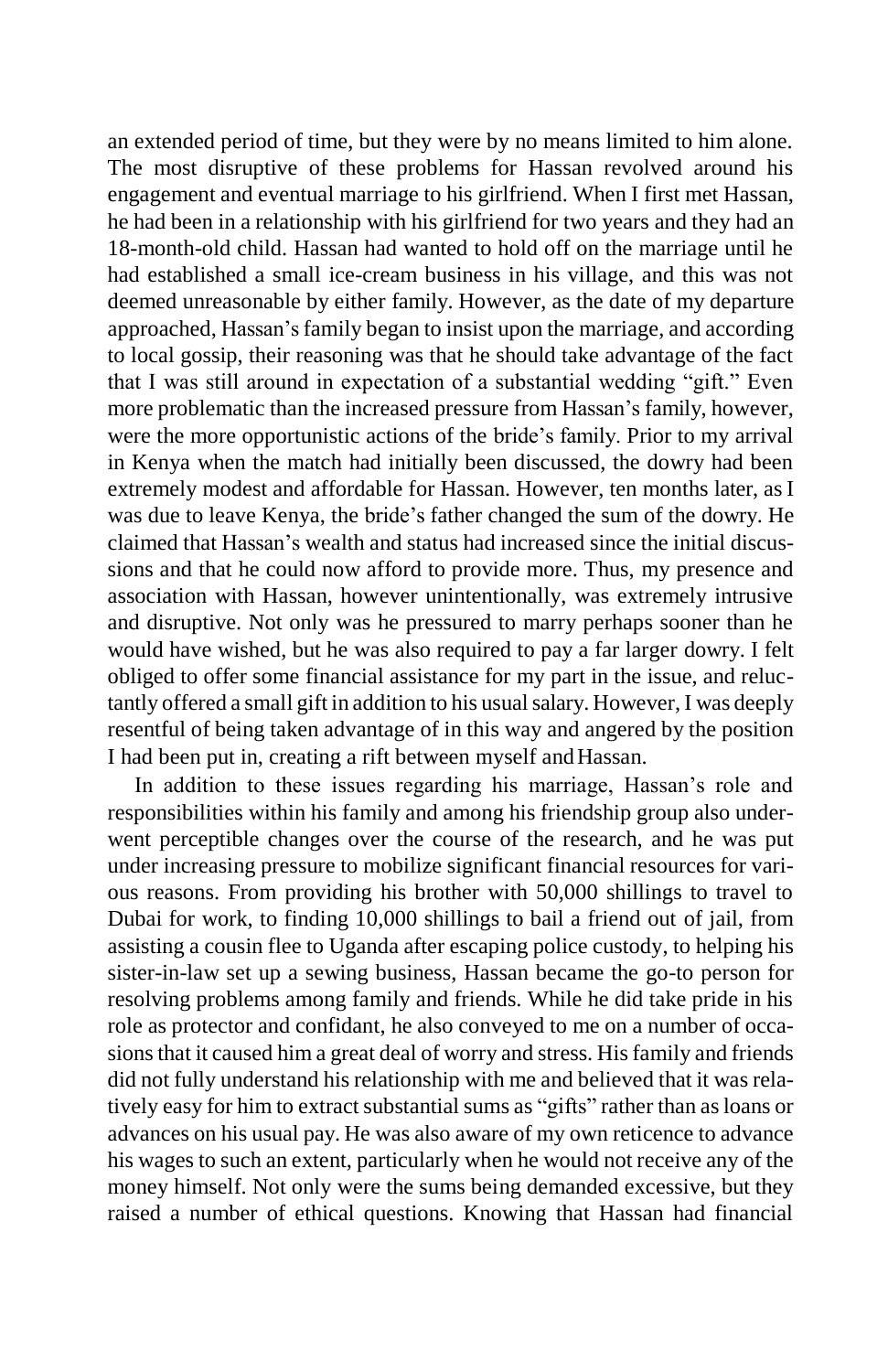obligations to his girlfriend and their child, was it responsible for me to give such a substantial advance when the money would be given to someone else? Would the loan be regarded as supplementary to regular earnings, as some other smaller advances had been? Wasit my place to advise Hassan on how to save some of his regular salary or, as Malony and Hammett (2007) note, would this be overly paternalistic? What sort of precedent would it set both for myself and for other researchers if I were to acquiesce to these requests for money? Thus, at times, Hassan was very much caught in the middle; his family's and friends' demands on the one hand would put a strain on his relationship with me, but on the other, his failure to try to meet them would cause a rift between himself and them. As Malony and Hammett note, the "emotional and ethical dilemmas" presented by these financial issues "can weigh heavily on the researcher" (2007, 289), but we should not forget that they also weigh heavily upon our assistants as well, and perhaps even more so.

Associations with researchers can also interrupt broader social relationships and can unsettle the assistant in a number of ways. In my own research, for example, assistants tended to place the burden of responsibility for the safe and successful progress of the research entirely upon their own shoulders and would regularly lament the difficulties of negotiating particular settings. Hassan in particular faced long periods of time working away from his home, isolated from his social groups and family. All local fieldworkers asserted that they had encountered petty jealousies from others as their perceived status shifted through their relationship with a "rich" foreigner. Victor Turner encountered similar problems in his relationship with Muchona the Hornet, who, after buying a new suit with the cash gifts Turner had provided, was the object of much jealousy in his village and subjected to malicious gossip and slander by members of the community. Muchona soon discarded the suit and told Turner, "This is the last time we can speak about customs together. Can't you hear the people talking angrily in the village shelter?" (V.Turner 1967, 147–48).

My assistants were also the targets of local gossip that affected their personal relationships, and it was not uncommon for the content of this gossip to be shaped by gender dynamics. Hassan, for example had to travel back to Nairobi from Nakuru when rumors of our imminent marriage pervaded his village back home and caused a blazing row between him and his girlfriend. Local rumors could also assume more sinister overtones, and assistants on occasion faced the same potentially dangerous accusations and suspicions to which I was subject, namely, that they were assisting ICC investigators. Moreover, these dangerous rumors were not bound to the temporal confines of the research. Indeed, while the researcher can walk away from the field at the end of the research, the assistant has to "live with his involvement in our project . . . long after our fieldwork [is] complete" (Middleton and Pradhan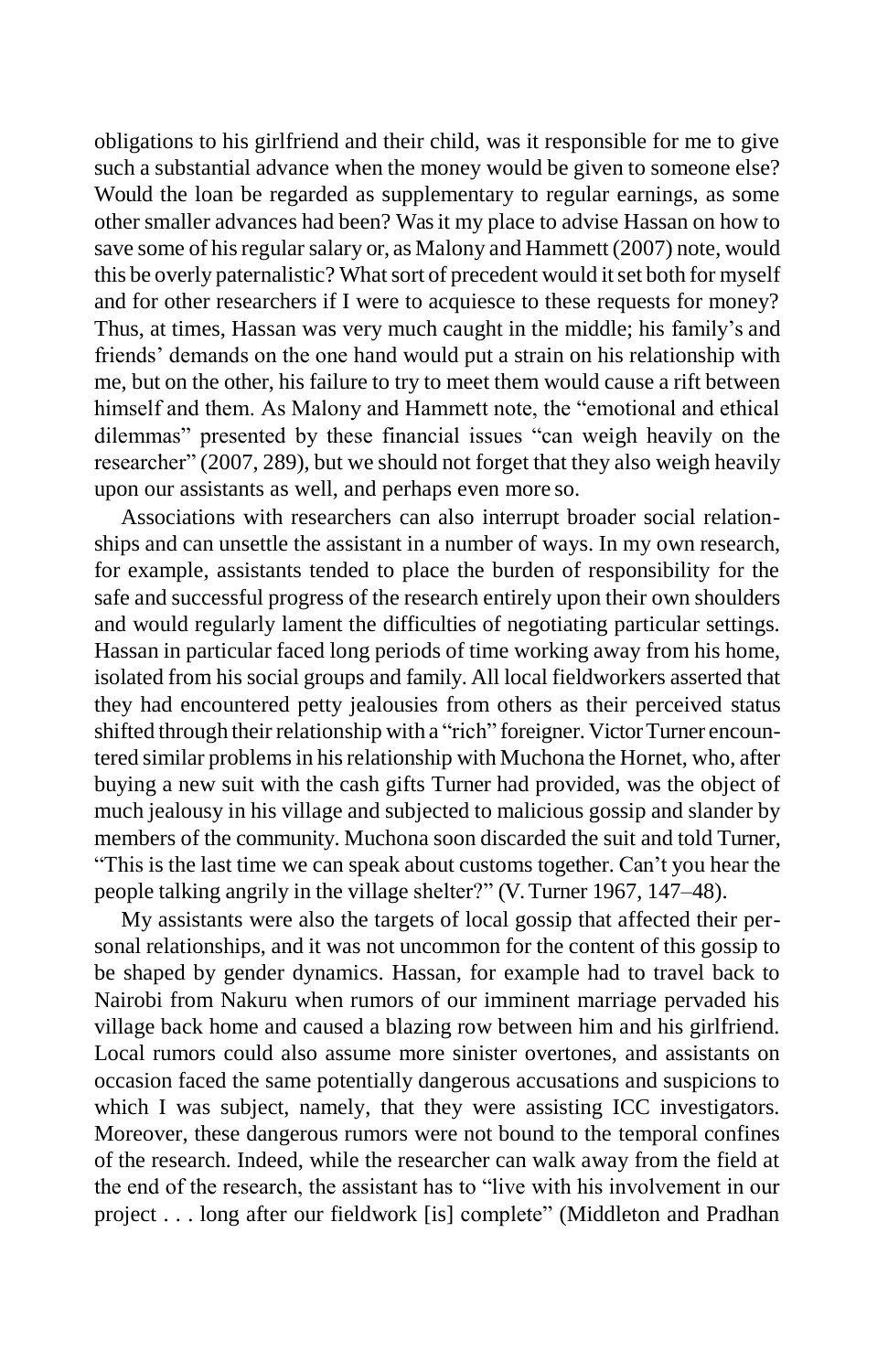2014, 370). For example, about a year after leaving the field, I had a Facebook message from my assistant who had worked with us for six weeks in Nakuru. In the message, he explained that a friend had begun to spread rumors around his village that he had brought an ICC investigator to the area and had worked with her to bring Kenyans to The Hague. He was concerned by how far the rumors had spread and what the consequences might be, saying that he no longer knew who was his friend, and who his enemy. The situation resolved itself over the subsequent days and he reassured me that he no longer felt threatened in the village, that the accusations had been borne out of a personal grudge and had not spread far. However, I remained concerned that the ethical challenges of my research were continuing in my absence. While I made various efforts at quelling the rumors from a distance—for example, by sending copies of my research permit and student registration to him, calling other contacts in Nakuru to ask them about the situation and to persuade them to try to quell the rumors—I realized that I was, to a large extent, powerless to help. While there has been an emerging trend in recent scholarship to acknowledge the physical and emotional challenges of fieldwork for the researcher, we often fail to pay sufficient attention to those faced by others associated with our research, and consequently, have few strategies in place to minimize the potential negative impacts of their involvement.

## **Conclusion**

Recent scholarship has demonstrated an increasing interest in understanding the micro-level dynamics of political violence and conflict, and more local level empirical research is being carried out in these contexts. However, despite this shift, scholarship addressing the practicalities, the realities, and the methodological and ethical challenges of carrying out such research remains somewhat limited, and further reflection is needed. Indeed, there is a marked tendency for scholars to write out some of the methodological complexities of their fieldwork for fear of disciplinary criticism. This is not only unhelpful in terms of an honest exposition and engagement with the realities of field research, but it also obscures some of the implicit biases of the knowledge we produce. A key victim of this act of silencing is the figure of the research assistant. These individuals are often vital to the safe and smooth progression of the research. They open up avenues of access to outsider researchers through their social networks and contacts, while simultaneously allaying the almost inevitable suspicions regarding the researcher's intent; they facilitate trust-relationships among local communities and research subjects that allows sensitive topics to be explored; and they offer invaluable advice and strategies for ensuring the safety of all involved in the research. Conflict research is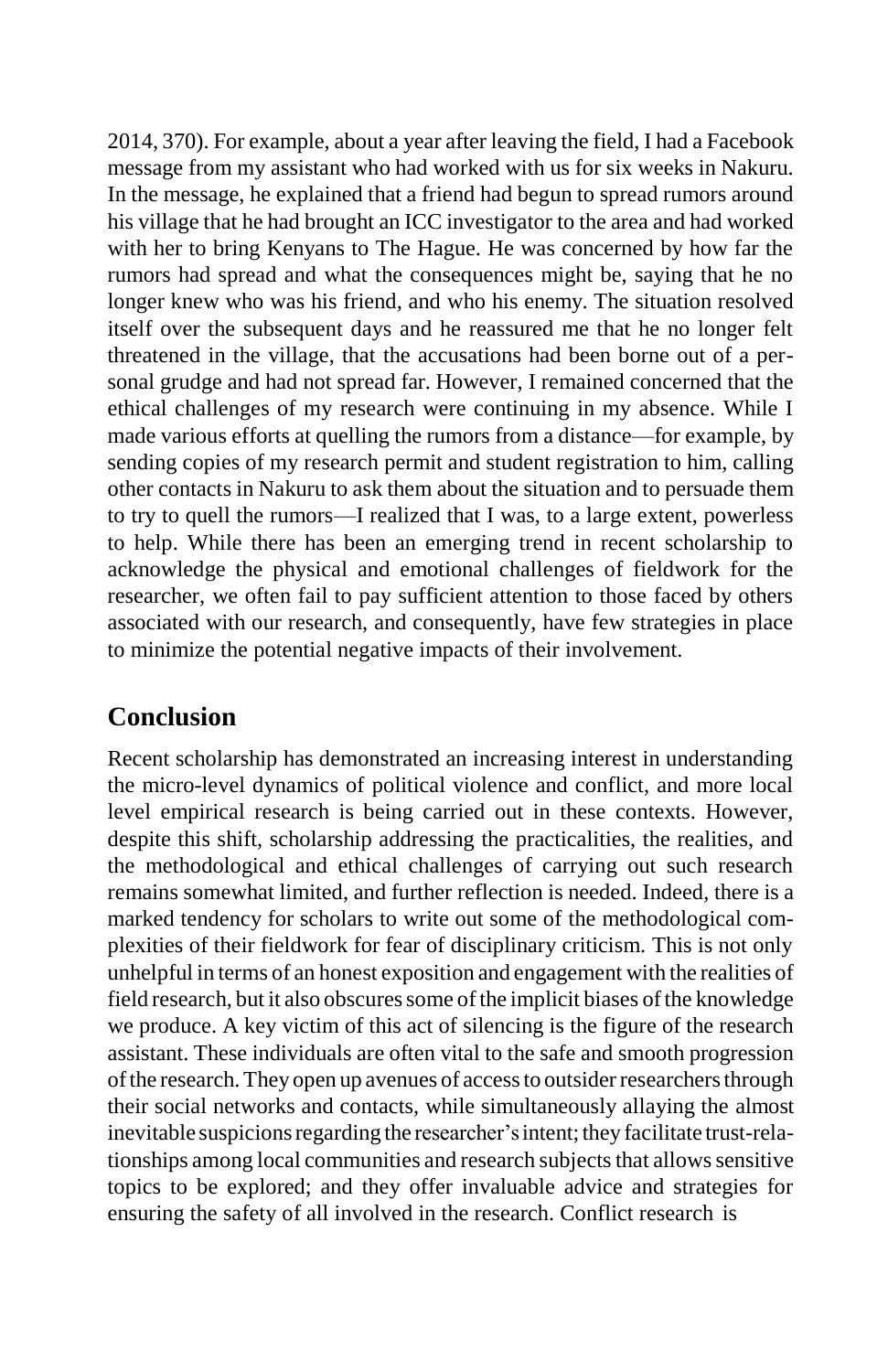dependent upon these figures and failing to acknowledge their role amounts to a persistent "hidden colonialism" (Sanjek 1993, 13) in conflict research.

Nevertheless, the presence of research assistants also invokes certain biases in the knowledge that we produce and, as Cons states, "personal histories that at first sight would appear beyond the pale of ethnography proper can become constitutive of the field itself—often in ways unforeseen at the onset of the working relationship" (2014, 377). Assistants' positionalities can just as easily close off avenues of access and sources of information as they can open up others, and researchers must reflect honestly upon what stories they are able to tell, given how access was achieved. More than this, however, their advice with regard to safety and security is intimately entangled with the complex social dynamics of the field setting. Researchers can easily become caught up in the politics of fear that pervades conflict settings, and it becomes difficult, if not impossible, to accurately distinguish legitimate security concerns and advice from subjective and prejudiced perspectives. Researcher emotions, and assistants' roles in constructing these emotions, must be written into our academic accounts if we are to understand the limitations of our research. Finally, while attention is often afforded to the challenges of fieldwork for researchers, we seldom reflect upon the difficulties faced by our assistants. Our presence almost certainly disrupts their relationships and social positions, and we must be far better attuned to these dynamics in order to minimize any negative impacts. Thus, silencing the research assistant not only does a disservice to the extent of their influence over our research—in both its positive and negative manifestations—but it also prevents an honest, open, and fundamentally important discussion of how we can collaborate with these figures in a more ethical manner.

### **Acknowledgments**

The author would like to thank Mateja Celestina and the three anonymous reviewers for their thoughtful comments on earlier drafts of this article. Any remaining errors are, of course, the author's responsibility.

### **Declaration of Conflicting Interests**

The author declared no potential conflicts of interest with respect to the research, authorship, and/or publication of this article.

### **Funding**

The author disclosed receipt of the following financial support for the research, authorship, and/or publication of this article: The research underpinning this article was carried out as part of author's PhD studies, with the support of the Aberystwyth Postgraduate Research Scholarship.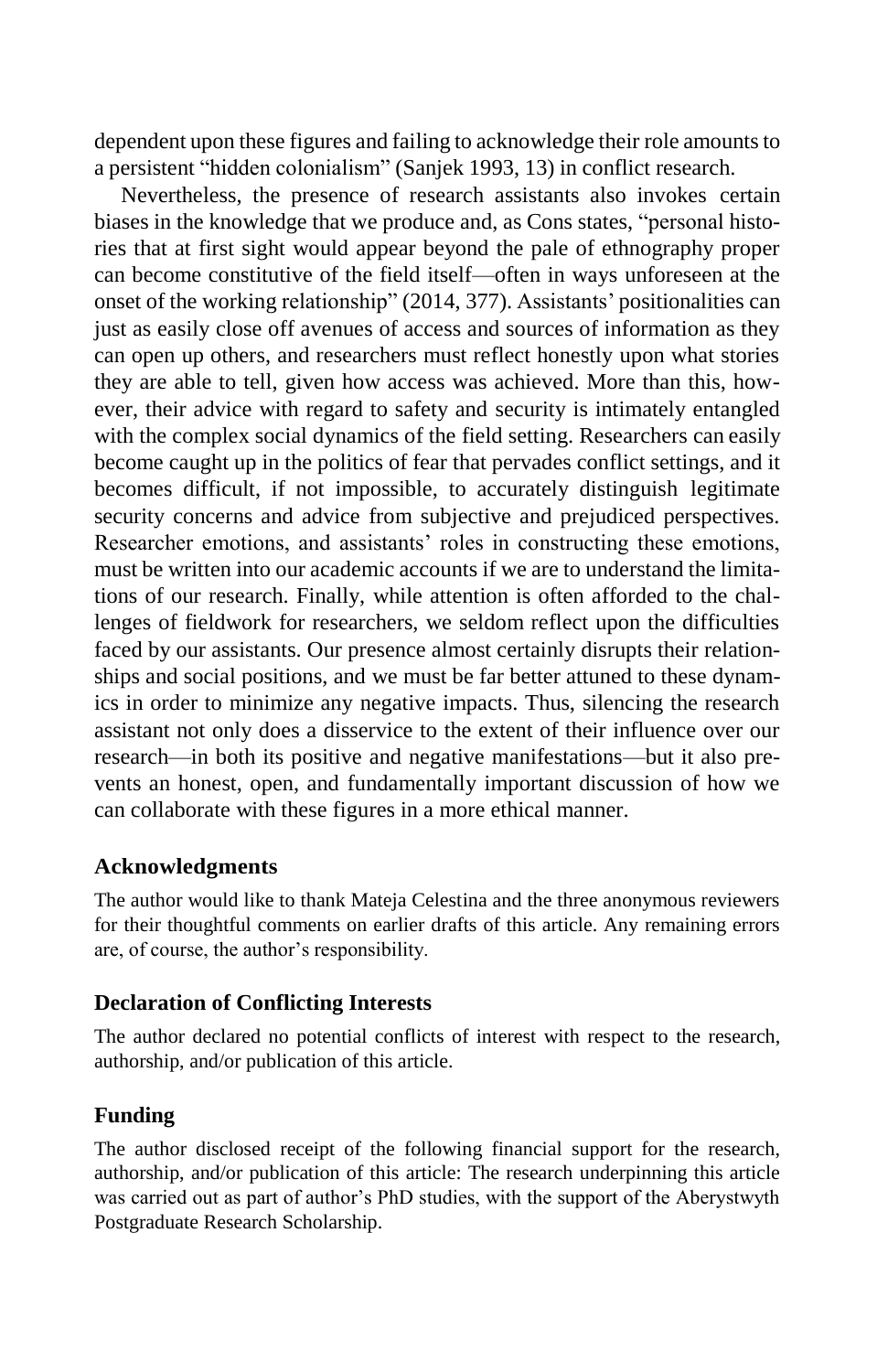### **Notes**

- 1. There are a few notable exceptions to this, including Whyte (1955); Hapke and Ayyankeril (2001); Scott, Miller, and Lloyd (2006); Yeh (2006); Turner (2010); and Malony and Hammett (2007).
- 2. See, e.g., Middleton and Cons (2014a); also Angela Caretta (2015), Deane and Stevano (2016), and MacKenzie (2016).
- 3. The rising interest in violent contexts has led to a substantial body of literature that addresses field research in difficult and dangerous settings. Key texts in this scholarship include Belousov et al. (2007); Lee (1995); Mazurana, Jacobsen, and Gale (2013); Rodgers (2007); Sluka (1995); and Smyth and Robinson (2001).
- 4. All names are pseudonyms.
- 5. Crick (1992, 177); Nita Kumar (1992) similarly notes that the "dividing lines" between informants, brothers and friends were broken down during her research. For further reflections on friendship in field research, see Grindal and Salamone (1995), Newbold (1992), and Powdermaker (1966).
- 6. See also Sluka (1995).

### **References**

- Ajwang', Robert O., and Laura Edmondson. 2003. "Love in the Time of Dissertations: An Ethnographic Tale." *Qualitative Inquiry* 9 (3): 466–80.
- Angela Caretta, Martina. 2015. "Situated Knowledge in Cross-Cultural, Cross-Language Research: A Collaborative Reflexive Analysis of Researcher, Assistant and Participant Subjectivities." *Qualitative Research* 15 (4): 489–505.
- Barley, Nigel. 1983. *The Innocent Anthropologist: Notes from a Mud Hut*. London: British Museum Publications.
- Belousov, Konstantin, Tom Horlick-Jones, Michael Bloor, Yakov Gilinskiy, Valentin Golbert, Yakov Kostikovsky, Michael Levi, and Dmitri Pentsov. 2007. "Any Port in a Storm: Fieldwork Difficulties in Dangerous and Crisis-Ridden Settings." *Qualitative Research* 7 (2): 155–75.
- Berreman, Gerald D. 2012. "Behind Many Masks: Ethnography and Impression Management." In *Ethnographic Fieldwork: An Anthropological Reader*, 2nd ed., edited by Antonius C. G. M. Robben and Jeffrey Sluka, 153–74. Malden, MA: Wiley-Blackwell.
- Brewer, John D. 1993. "Sensitivity as a Problem in Field Research: A Study of Routine Policing in Northern Ireland." In *Researching Sensitive Topics*, edited by Claire M Renzetti and Raymond M. Lee, 125–45. Newbury Park: Sage.
- Campbell, Lisa M., Noella J. Gray, Zoe A. Meletis, James G. Abbott, and Jennifer J. Silver. 2006. "Gatekeepers and Keymasters: Dynamic Relationships of Access in Geographical Fieldwork." *Geographical Review* 96 (1): 97–121
- Chavez, Christina. 2008. "Conceptualizing from the Inside: Advantages, Complications and Demands on Insider Positionality." *The Qualitative Report*  13 (3): 474–94.
- Cons, Jason. 2014. "Field Dependencies: Mediation, Addiction and Anxious Fieldwork at the India-Bangladesh Border." *Ethnography* 15 (3): 375–93.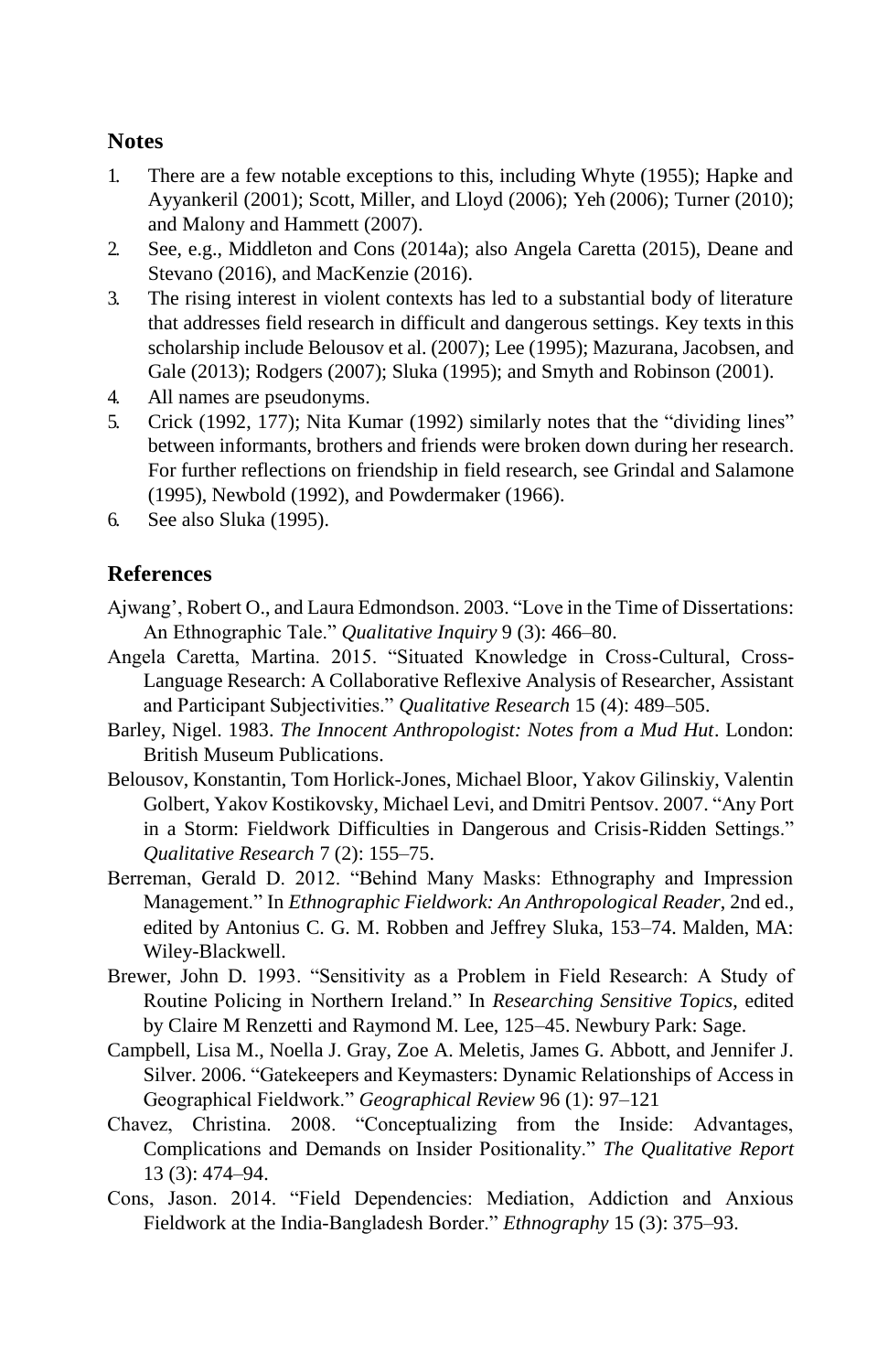- Crick, Malcom. 1992. "Ali and Me: An Essay in Street-Corner Anthropology." In *Anthropology and Autobiography*, edited by Judith Okely and Helen Callaway 177. London: Routledge.
- Deane, Kevin, and Sara Stevano. 2016. "Towards a Political Economy of the Use of Research Assistants: Reflections from fieldwork in Tanzania and Mozambique." *Qualitative Research* 16 (2): 213–28.

Gill, Hannah E. 2004. "Finding a Middle Ground between Extremes: Notes on Researching Transitional Crime and Violence." *Anthropology Matters* 6 (2): 1–9.

- Grindal, Bruce, and Frank Salamone, eds. 1995. *Bridges to Humanity: Narratives on Anthropology and Friendship*. Prospect Heights, IL: Waveland, 1995.
- Hapke, Holly M., and Devan Ayyankeril. 2001. "Of 'Loose' Women and 'Guides,' or, Relationships in the Field." *Geographical Review* 91 (2): 342–52.
- Hoffman, Danny, and Mohammed Tarawalley Jr. 2014. "Frontline Collaborations: The Research Relationship in Unstable Places." *Ethnography* 15 (3): 291–310.
- Holmberg, David. 2014. "Ethnographic Agency, Field Assistants and the Rise of Cultural Activism in Nepal." *Ethnography* 15 (3): 311–30.
- Hossain, Shahadat. 2005. "Poverty, Household Strategies and Coping with Urban Life: Examining 'Livelihood Framework' in Dhaka city, Bangladesh." *Bangladesh e-Journal of Sociology* 2 (1): 45–52.
	- Jacobs, Bruce A. 2006. "A Case for Dangerous Fieldwork." In *The Sage Handbook of Fieldwork*, edited by Dick Hobbs and Richard Wright, 157–68. London: Sage. Kovats-Bernat, Christopher J. 2002. "Negotiating Dangerous Fields: Pragmatic Strategies for Fieldwork amid Violence and Terror." *American Anthropologist* 104 (1): 1–15.
- Kumar, Nita. 1992. *Friends, Brothers and Informants: Fieldwork memories of Banaras*. Berkeley: University of California Press, 1992.
- Lee, Raymond, ed. 1995. *Dangerous Fieldwork*. Thousand Oaks, CA: Sage.
- MacKenzie, Catrina A. 2016. "Filtered Meaning: Appreciating Linguistic Skill, Social Position and Subjectivity of Interpreters in Cross-Language Research." *Qualitative Research* 16 (2): 167–82.
- Malony, Thomas, and Daniel Hammett. 2007. "The Friendly Financier: Talking Money with the Silenced Assistant." *Human Organization* 66 (3): 292–300.
- Mazurana, Dyan, Karen Jacobsen, and Lacey Gale, eds. 2013. *Research Methods in Conflict Settings: A View from Below*. Cambridge: Cambridge University Press. Mertus, Julie. 2009. "Introduction: Surviving Field Research." In *Surviving Field*

*Research: Working in Violent and Difficult Situations*, edited by Chandra Lekha Sriram, John C. King, Julie A. Mertus, Olga Martin-Ortega, and Johanna Herman.

- London: Routledge.
- Middleton, Townsend, and Jason Cons. 2014a. "Special Issue on Fieldwork(ers): Research Assistants, Researchers and the Production of Ethnographic Knowledge." *Ethnography* 15 (3).
- Middleton, Townsend, and Jason Cons. 2014b. "Coming to Terms: Reinserting Research Assistants into Ethnography's Past and Present." *Ethnography* 15 (3): 279–90.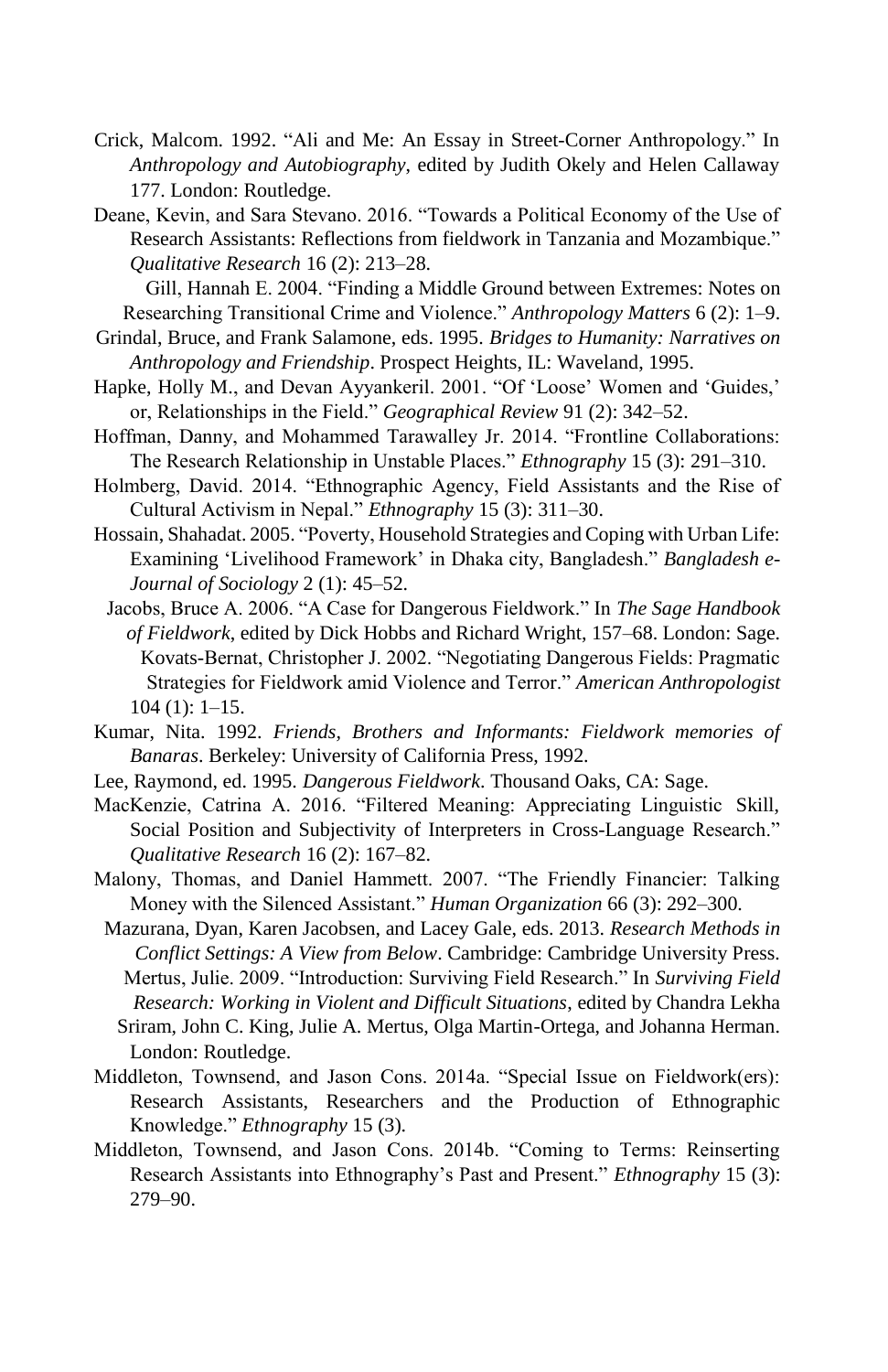- Middleton, Townsend, and Eklavya Pradhan. 2014. "Dynamic Duos: On Partnership and the Possibilities of Postcolonial Ethnography." *Ethnography* 15 (3): 355–74. Newbold, Beverly. 1992. *La Zandunga: Of Fieldwork and Friendship in Southern Mexico*. Prospect Heights, IL: Waveland.
- Nordstrom, Carolyn. 1997. *A Different Kind of War Story*. Philadelphia: University of Pennsylvania Press.
- Norman, Julie. 2009. "Got Trust? The Challenge of Gaining Access in Conflict Zones." In *Surviving Field Research: Working in Violent and Difficult Situations*, edited by Chandra Lekha Sriram, John C. King, Julie A. Mertus, Olga Martin-Ortega, and Johanna Herman, 71–90. London: Routledge.
- Powdermaker, Hortense. 1966. *Stranger and Friend: The Way of an Anthropologist*. New York: Norton.
- Punch, Maurice. 1989. "Researching Police Deviance: A Personal Encounter with the Limitations and Liabilities of Fieldwork." *British Journal of Sociology* 40: 177–204.
- Robben, Antonius C. G. M., and Carolyn Nordstrom. 1995. "Introduction: The Anthropology and Ethnography of Violence and Sociopolitical Conflict." In *Fieldwork under Fire: Contemporary Studies of Violence and Survival*, edited by Carolyn Nordstrom and Antonius C. G. M. Robben, 1–23. Berkeley: University of California Press.
- Rodgers, Dennis. 2007. "Joining the Gang and Becoming a Broder: The Violence of Ethnography in Contemporary Nicaragua." *Bulletin of Latin American Research*  26 (4): 444–61.
- Sanjek, Roger. 1993. "Anthropology's Hidden Colonialism: Assistants and Their Ethnographers." *Anthropology Today* 9 (2): 13–18.
- Scott, Steffanie, Fiona Miller, and Kate Lloyd. 2006. "Doing Fieldwork in Development Geography: Research Culture and Research Spaces in Vietnam." *Geographical Research* 44 (1): 28–40.
- Sixmith, Judith, Margaret Boneham, and John E. Godring. 2013. "Accessing the Community: Gaining Insider Perspectives from the Outside." *Qualitative Health Research* 13 (4): 578–89.
- Sluka, Jeffrey A. 1995. "Reflections on Managing Danger in Fieldwork: Dangerous Anthropology in Belfast." In *Fieldwork under Fire: Contemporary Studies of Violence and Survival*, edited by Carolyn Nordstrom and Antonius C. G. M Robben, 276–94. Berkeley: University of California Press.
- Smyth, Marie. 2005. "Insider-Outsider Issues in Researching Violent and Divided Societies." In *Researching Conflict in Africa: Insights and Experiences*, edited by Elisabeth Porter, Gillian Robinson, Marie Smyth, Albrecht Schnabel, and Eghosa Osaghae. Tokyo: United Nations University Press.
- Smyth, Marie, and Gillian Robinson, eds. 2001. *Researching Violently Divided Societies: Ethical and Methodological Issues*. New York: United Nations University Press.
- Stacey, Judith. 1988. "Can There Be a Feminist Ethnography?" *Women's Studies International Forum* 77 (1): 21–27.